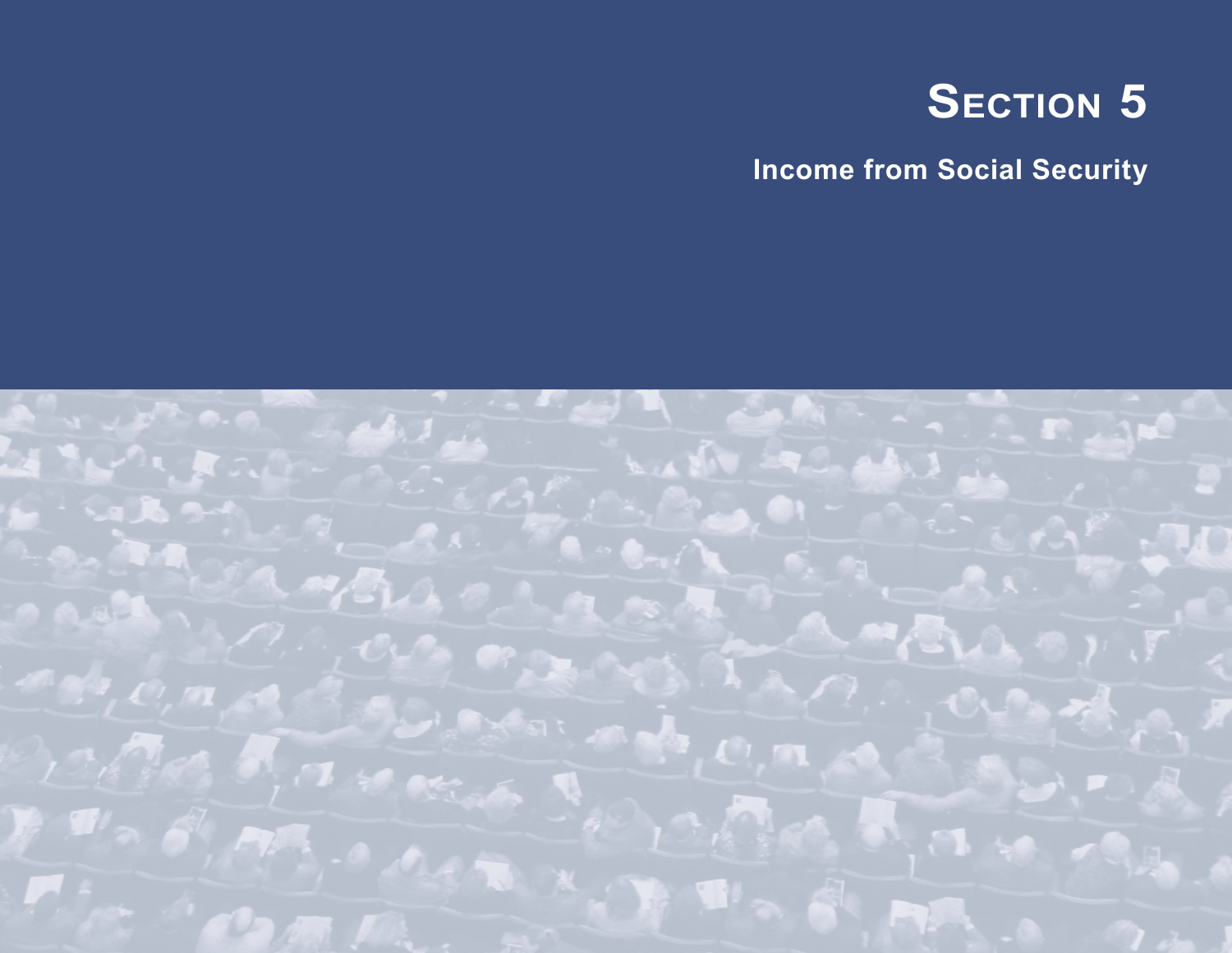**Age**. Age classification is based on the age of the person at his or her last birthday as of March 2015. A married couple's age is defined as the age of the husband—unless he is under age 55 and the wife is 55 or older, in which case it is the age of the wife.

**Aged unit**. With age 55 as the cutoff, aged units are defined as married couples living together at least one of whom is 55 or older—and nonmarried persons 55 or older.

**Marital status**. Married persons are married and living with their spouse. Nonmarried persons may be divorced, widowed, never married, separated, or married but living apart from their spouse.

# **Key Terms and Concepts for Section 5 1**

**Race**. The categories White alone, Black alone, and Asian alone reflect respondents who reported only one race. Because of changes to the race category, data on race are not directly comparable to editions prior to 2002. A person's race is his or her reported race. A married couple's race is defined as the race of the husband.

**Hispanic origin**. Persons of Hispanic origin may be of any race. A married couple is of Hispanic origin if the husband is of Hispanic origin.

**Family**. A family is a group of two or more people (one of whom is the householder) related by birth, marriage, or adoption and residing together; all such people (including related subfamily members) are considered as members of one family.

**Social Security beneficiary**. A beneficiary may be receiving retired-worker benefits, dependents' or survivor benefits, disability benefits, or transitionally insured benefits.

**The ratio of Social Security income to total income**. This ratio is defined as Social Security income divided by total income. Units and persons in families with less than \$1 of total income or negative earnings or asset income are excluded from these tables.

<sup>1</sup> For more information, consult the Glossary at the front of this publication.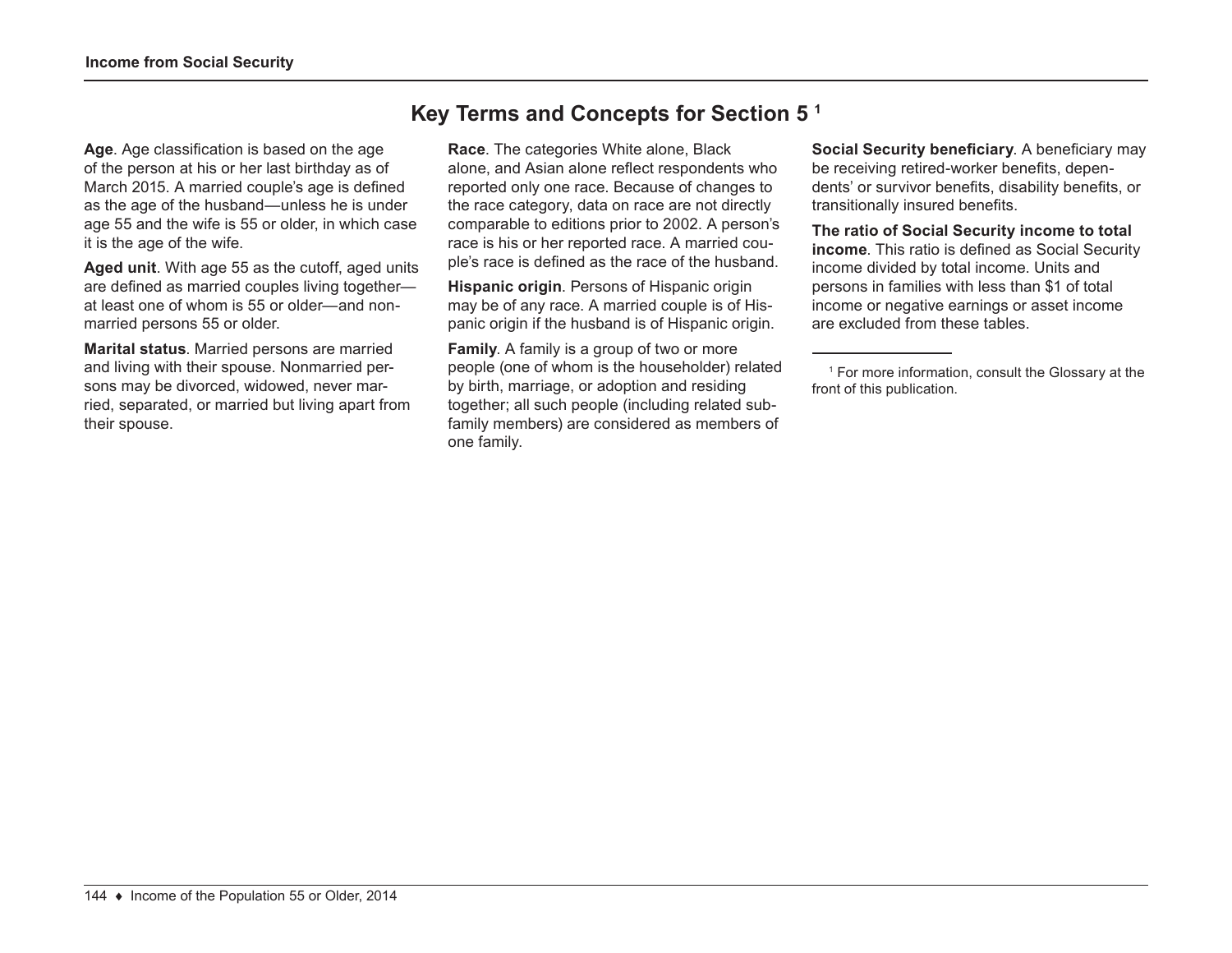## **Table 5.A1**

**Percentage distribution of beneficiary units, by age, 2014**

| Aged unit Social Security benefits |            |            |        |         | Aged 65 or older |        |             |
|------------------------------------|------------|------------|--------|---------|------------------|--------|-------------|
| (dollars)                          | Aged 55-61 | Aged 62-64 | Total  | 65-69   | $70 - 74$        | 75-79  | 80 or older |
| Total percent                      | 100.0      | 100.0      | 100.0  | 100.0   | 100.0            | 100.0  | 100.0       |
| $1 - 499$                          | $0.2\,$    | 0.0        | 0.1    | 0.1     | 0.0              | 0.2    | 0.0         |
| 500-999                            | 0.8        | 0.9        | 0.2    | 0.2     | 0.1              | 0.3    | 0.3         |
| 1,000-1,499                        | 0.9        | 0.4        | 0.3    | 0.4     | 0.3              | 0.3    | 0.0         |
| 1,500-1,999                        | 0.5        | 1.5        | 0.3    | 0.3     | 0.2              | 0.3    | 0.3         |
| 2,000-2,499                        | 0.7        | 1.4        | 0.4    | 0.5     | 0.2              | 0.4    | 0.5         |
| 2,500-2,999                        | 0.5        | 0.4        | 0.3    | 0.5     | 0.2              | 0.4    | 0.3         |
| 3,000-3,499                        | 0.6        | 1.3        | 0.5    | 0.7     | 0.4              | 0.3    | 0.4         |
| 3,500-3,999                        | 0.9        | 1.3        | 0.5    | 0.5     | 0.3              | 0.6    | 0.5         |
| 4,000-4,499                        | 1.0        | 0.7        | 0.3    | 0.5     | 0.3              | 0.2    | 0.2         |
| 4,500-4,999                        | 0.7        | 1.3        | 0.6    | 0.6     | 0.4              | 0.6    | 0.7         |
| 5,000-5,999                        | 1.4        | 1.8        | 0.9    | 1.0     | 0.9              | 1.0    | 0.8         |
| 6,000-6,999                        | 3.6        | 3.8        | 1.7    | 1.7     | 1.4              | 1.4    | 2.1         |
| 7,000-7,999                        | 4.5        | 2.9        | 2.3    | 2.4     | 2.2              | 1.8    | 2.7         |
| 8,000-8,999                        | 8.2        | 4.8        | 2.8    | 3.0     | 2.1              | 2.6    | 3.4         |
| 9,000-9,999                        | 7.8        | 5.6        | 3.7    | 4.1     | 3.3              | 2.7    | 4.1         |
| 10,000-10,999                      | 8.9        | 7.0        | 4.2    | 4.6     | 3.5              | 4.1    | 4.5         |
| 11,000-11,999                      | 4.7        | 4.2        | 3.6    | 4.3     | 2.2              | 3.8    | 4.0         |
| 12,000-12,999                      | 5.7        | 6.4        | 4.5    | 4.4     | 4.0              | 3.9    | 5.5         |
| 13,000-13,999                      | 6.6        | 6.2        | 5.2    | $5.0\,$ | 4.2              | 4.5    | 6.5         |
| 14,000-14,999                      | 4.0        | 4.9        | 4.9    | 4.7     | 4.5              | 4.8    | 5.6         |
| 15,000-19,999                      | 17.7       | 21.2       | 22.5   | 20.9    | 21.1             | 22.4   | 25.1        |
| 20,000-24,999                      | 9.6        | 9.6        | 15.1   | 15.6    | 16.0             | 15.1   | 14.0        |
| 25,000 or more                     | 10.6       | 12.4       | 25.1   | 23.9    | 32.1             | 28.4   | 18.4        |
| Median Social Security benefits    |            |            |        |         |                  |        |             |
| (dollars)                          | 12,552     | 13,620     | 17,760 | 17,244  | 19,367           | 18,059 | 16,164      |
| Number (thousands)                 | 3,000      | 2,954      | 29,150 | 8,255   | 7,038            | 5,435  | 8,421       |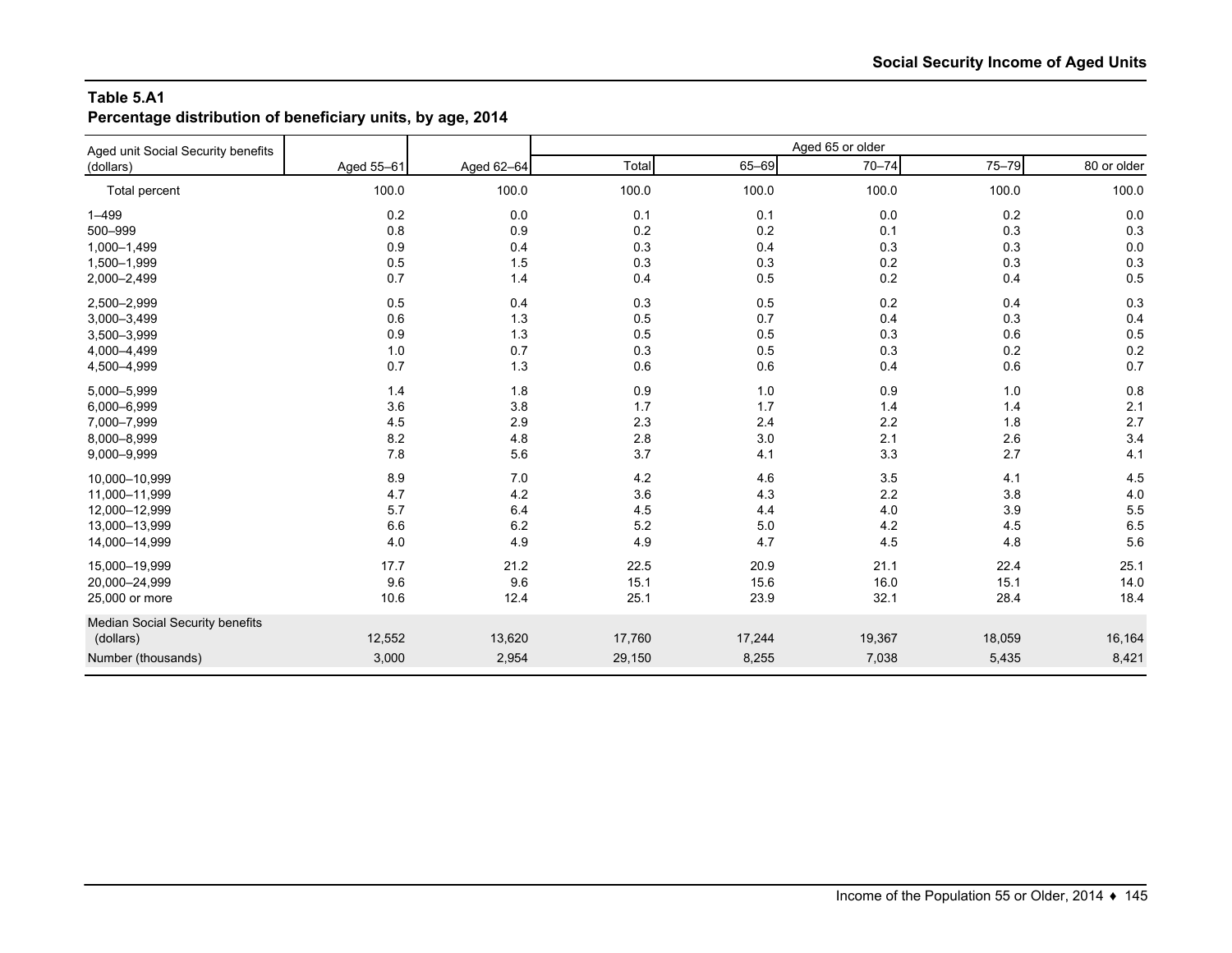#### **Table 5.A2**

**Percentage distribution of beneficiary units, by marital status and age, 2014**

|                                                  |                      |                      |                      | Married couples      |                      |                      |                      |                    |                    |                     | Nonmarried persons  |                     |                     |                     |
|--------------------------------------------------|----------------------|----------------------|----------------------|----------------------|----------------------|----------------------|----------------------|--------------------|--------------------|---------------------|---------------------|---------------------|---------------------|---------------------|
|                                                  |                      |                      |                      |                      | Aged 65 or older     |                      |                      |                    |                    |                     |                     | Aged 65 or older    |                     |                     |
| Aged unit Social Security benefits<br>(dollars)  | Aged<br>$55 - 61$    | Aged<br>$62 - 64$    | Total                | 65-69                | $70 - 74$            | 75-79                | 80 or<br>older       | Aged<br>$55 - 61$  | Aged<br>$62 - 64$  | Total               | 65-69               | $70 - 74$           | 75-79               | 80 or<br>older      |
| <b>Total percent</b>                             | 100.0                | 100.0                | 100.0                | 100.0                | 100.0                | 100.0                | 100.0                | 100.0              | 100.0              | 100.0               | 100.0               | 100.0               | 100.0               | 100.0               |
| $1 - 499$<br>500-999                             | 0.1                  | 0.0                  | 0.1                  | 0.1                  | 0.0<br>0.1           | 0.1<br>0.1           | 0.0                  | 0.2                | 0.0                | 0.1                 | 0.1                 | 0.0<br>0.1          | 0.2                 | 0.1                 |
| 1,000-1,499                                      | 0.0<br>1.1           | 0.9<br>0.6           | 0.1<br>0.2           | 0.1<br>0.2           | 0.0                  | 0.3                  | 0.1<br>0.1           | 1.5<br>0.8         | 0.8<br>0.1         | 0.3<br>0.3          | 0.2<br>0.6          | 0.6                 | 0.5<br>0.3          | 0.4<br>0.0          |
| 1,500-1,999<br>2,000-2,499                       | 0.7<br>0.7           | 1.0<br>0.7           | 0.3<br>0.3           | 0.5<br>0.7           | 0.1<br>0.1           | 0.3<br>0.2           | 0.2<br>0.3           | 0.2<br>0.7         | 2.0<br>2.0         | 0.3<br>0.5          | 0.1<br>0.4          | 0.4<br>0.3          | 0.3<br>0.5          | 0.4<br>0.6          |
| 2,500-2,999<br>3,000-3,499                       | 0.6<br>0.5           | 0.3<br>1.2           | 0.2<br>0.4           | 0.4<br>0.7           | 0.2<br>0.4           | 0.0<br>0.0           | 0.0<br>0.2           | 0.4<br>0.7         | 0.6<br>1.4         | 0.5<br>0.5          | 0.6<br>0.6          | 0.2<br>0.5          | 0.6<br>0.5          | 0.4<br>0.5          |
| 3,500-3,999<br>4,000-4,499                       | 0.7<br>0.7           | 1.0<br>0.5           | 0.2<br>0.2           | 0.3<br>0.2           | 0.1<br>0.3           | 0.1<br>0.1           | 0.2<br>0.2           | 1.1<br>1.2         | 1.5<br>0.8         | 0.7<br>0.4          | 0.8<br>0.8          | 0.5<br>0.3          | 1.0<br>0.3          | 0.6<br>0.2          |
| 4,500-4,999                                      | 0.8                  | 1.6                  | 0.3                  | 0.5                  | 0.1                  | 0.1                  | 0.4                  | 0.7                | 1.1                | 0.8                 | 0.7                 | 0.6                 | 1.0                 | 0.9                 |
| 5,000-5,999<br>6,000-6,999                       | 1.4<br>3.5           | 2.0<br>3.5           | 0.7<br>0.5           | 0.8<br>0.6           | 0.5<br>0.4           | 0.7<br>0.6           | 0.6<br>0.4           | 1.4<br>3.6         | 1.6<br>4.1         | 1.2<br>2.5          | 1.2<br>2.7          | 1.4<br>2.2          | 1.3<br>2.1          | 0.9<br>2.8          |
| 7,000-7,999<br>8,000-8,999                       | 3.1<br>7.1           | 3.1<br>5.2           | 1.2<br>1.1           | 1.8<br>1.7           | 1.0<br>0.8           | 0.7<br>1.0           | 0.9<br>0.7           | 5.7<br>9.1         | 2.7<br>4.5         | 3.2<br>4.1          | 3.1<br>4.4          | 3.3<br>3.3          | 2.7<br>4.0          | 3.4<br>4.5          |
| 9,000-9,999                                      | 5.8                  | 4.0                  | 1.5                  | 2.2                  | 1.6                  | 0.8                  | 0.9                  | 9.7                | 7.2                | 5.2                 | 6.1                 | 4.9                 | 4.3                 | 5.4                 |
| 10,000-10,999<br>11,000-11,999                   | 6.1<br>4.1           | 5.3<br>2.5           | 1.4<br>1.4           | 2.2<br>2.3           | 0.9<br>1.0           | 0.9<br>1.0           | 1.2<br>0.7           | 11.3<br>5.3        | 8.8<br>5.9         | 6.3<br>5.2          | 7.0<br>6.3          | 5.8<br>3.2          | 6.7<br>6.0          | 5.8<br>5.2          |
| 12,000-12,999<br>13.000-13.999                   | 4.5<br>7.1           | 4.9<br>4.4           | 1.8<br>2.0           | 2.8<br>2.9           | 1.4<br>1.5           | 1.2<br>1.9           | 1.2<br>1.2           | 6.8<br>6.2         | 7.9<br>8.1         | 6.5<br>7.5          | 6.0<br>7.1          | 6.4<br>6.7          | 6.1<br>6.6          | 7.2<br>8.6          |
| 14,000-14,999                                    | 3.0                  | 4.7                  | 2.2                  | 2.5                  | 2.4                  | 2.1                  | 1.5                  | 4.9                | 5.1                | 6.9                 | 6.8                 | 6.5                 | 6.9                 | 7.3                 |
| 15.000-19.999<br>20,000-24,999<br>25,000 or more | 18.9<br>11.7<br>17.8 | 20.5<br>11.4<br>20.5 | 13.6<br>18.6<br>51.8 | 16.4<br>17.7<br>42.5 | 11.6<br>16.8<br>58.7 | 12.2<br>18.6<br>57.0 | 13.3<br>22.8<br>52.9 | 16.6<br>7.6<br>4.2 | 21.8<br>7.7<br>4.3 | 28.9<br>12.6<br>5.6 | 25.4<br>13.5<br>5.5 | 29.7<br>15.2<br>8.1 | 30.9<br>12.3<br>4.9 | 29.9<br>10.4<br>4.5 |
| Median Social Security benefits<br>(dollars)     | 14,400               | 15,600               | 25,296               | 22,776               | 27,252               | 26,400               | 25,318               | 11,483             | 12,192             | 14,459              | 14,248              | 15,600              | 14,556              | 14,400              |
| Number (thousands)                               | 1,422                | 1,480                | 12,308               | 4,106                | 3,339                | 2,456                | 2,408                | 1,579              | 1,474              | 16,841              | 4,149               | 3,699               | 2,980               | 6,013               |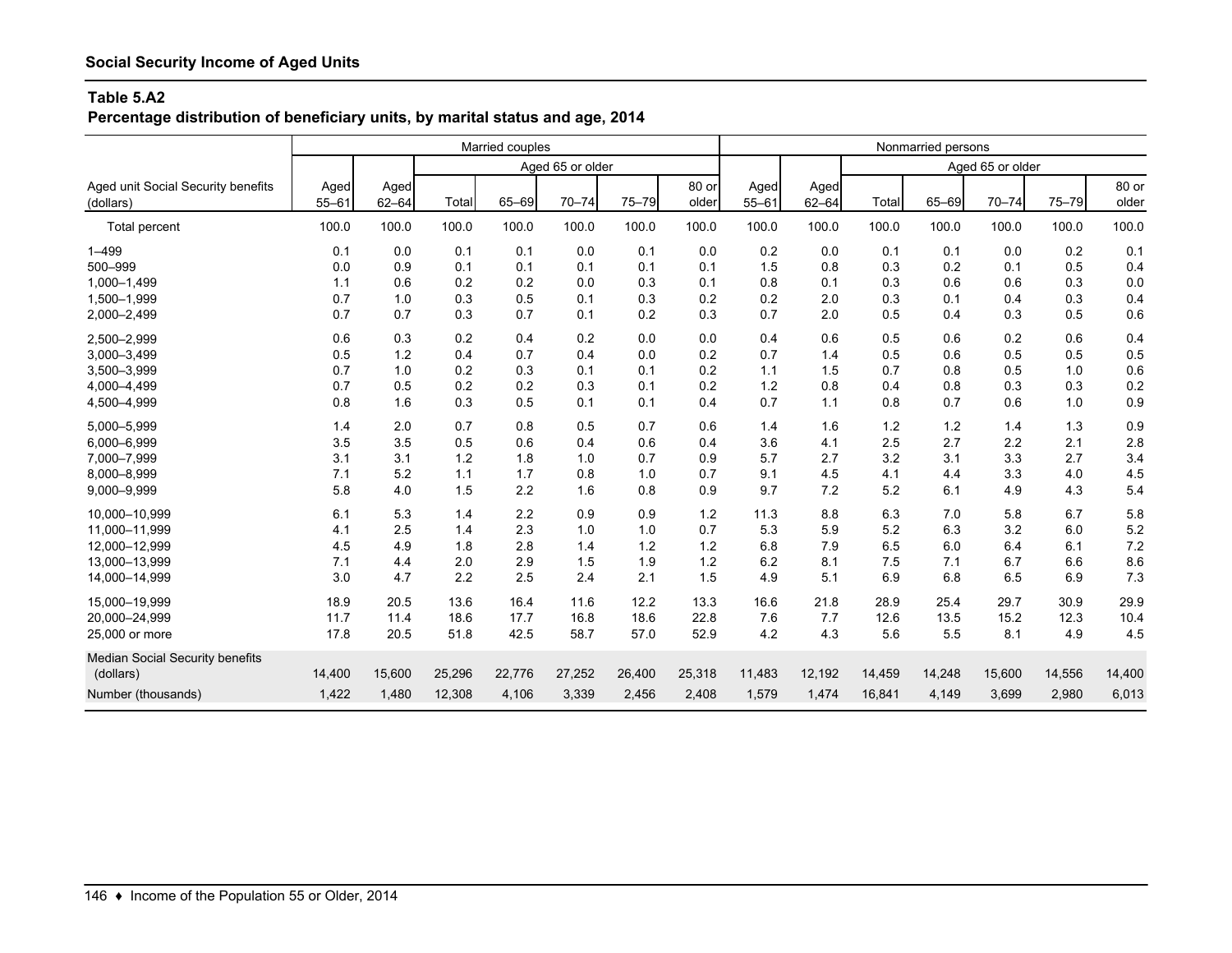## **Table 5.A3 Percentage distribution of beneficiary units, by race, Hispanic origin, and marital status, 2014**

|                                                 |           | White alone |                               |           | <b>Black alone</b> |                               |           | Asian alone |                               |           | Hispanic origin |                               |
|-------------------------------------------------|-----------|-------------|-------------------------------|-----------|--------------------|-------------------------------|-----------|-------------|-------------------------------|-----------|-----------------|-------------------------------|
| Aged unit Social Security benefits<br>(dollars) | All units | couples     | Married Nonmarried<br>persons | All units | couples            | Married Nonmarried<br>persons | All units | couples     | Married Nonmarried<br>persons | All units | couples         | Married Nonmarried<br>persons |
| Total percent                                   | 100.0     | 100.0       | 100.0                         | 100.0     | 100.0              | 100.0                         | 100.0     | 100.0       | 100.0                         | 100.0     | 100.0           | 100.0                         |
| $1 - 499$                                       | 0.1       | 0.1         | 0.1                           | 0.1       | 0.0                | 0.1                           | 0.1       | 0.1         | 0.1                           | 0.1       | 0.1             | 0.1                           |
| 500-999                                         | 0.2       | 0.1         | 0.3                           | 0.2       | 0.0                | 0.3                           | 0.0       | 0.0         | 0.1                           | 0.3       | 0.0             | 0.6                           |
| 1,000-1,499                                     | 0.2       | 0.1         | 0.3                           | 0.5       | 0.2                | 0.6                           | 0.2       | 0.0         | 0.4                           | 0.2       | 0.0             | 0.3                           |
| 1,500-1,999                                     | 0.3       | 0.3         | 0.3                           | 0.3       | 0.4                | 0.2                           | 0.6       | 0.9         | 0.4                           | 0.4       | 0.6             | 0.3                           |
| 2,000-2,499                                     | 0.4       | 0.3         | 0.4                           | 0.7       | 0.9                | 0.7                           | 0.0       | 0.0         | 0.0                           | 0.3       | 0.4             | 0.3                           |
| 2,500-2,999                                     | 0.3       | 0.2         | 0.4                           | 0.6       | 0.5                | 0.7                           | 0.0       | 0.1         | 0.0                           | 0.7       | 0.2             | 1.1                           |
| 3,000-3,499                                     | 0.4       | 0.4         | 0.4                           | 1.0       | 0.0                | 1.3                           | 0.4       | 0.8         | 0.0                           | 0.5       | 0.0             | 0.8                           |
| 3,500-3,999                                     | 0.5       | 0.2         | 0.7                           | 0.4       | 0.4                | 0.4                           | 1.0       | 0.0         | 2.0                           | 0.7       | 1.1             | 0.4                           |
| 4,000-4,499                                     | 0.3       | 0.2         | 0.4                           | 0.4       | 0.0                | 0.6                           | 0.6       | 0.6         | 0.6                           | 0.5       | 0.4             | 0.6                           |
| 4,500-4,999                                     | 0.5       | 0.3         | 0.7                           | 1.0       | 0.5                | 1.1                           | 1.4       | 0.9         | 2.0                           | 1.8       | 1.1             | 2.3                           |
| 5,000-5,999                                     | 0.8       | 0.6         | 1.0                           | 1.4       | 0.5                | 1.7                           | 1.5       | 0.9         | 2.2                           | 1.8       | 1.7             | 1.9                           |
| 6,000-6,999                                     | 1.5       | 0.5         | 2.2                           | 3.1       | 0.9                | 3.8                           | 2.4       | $1.2$       | 3.6                           | 3.1       | 0.7             | 4.7                           |
| 7,000-7,999                                     | 2.1       | 1.2         | 2.7                           | 4.6       | 1.5                | 5.6                           | 3.3       | 1.0         | 5.6                           | 4.5       | 3.0             | 5.4                           |
| 8,000-8,999                                     | 2.6       | 1.0         | 3.8                           | 4.0       | 0.8                | 5.0                           | 5.0       | 2.3         | 7.7                           | 7.3       | 2.6             | 10.3                          |
| 9,000-9,999                                     | 3.3       | 1.4         | 4.8                           | 5.7       | 1.9                | 6.9                           | 7.0       | 2.2         | 11.8                          | 7.1       | 3.7             | 9.4                           |
| 10,000-10,999                                   | 3.7       | 1.3         | 5.6                           | 8.0       | 1.9                | 10.0                          | 4.6       | 2.7         | 6.5                           | 7.1       | 2.1             | 10.4                          |
| 11,000-11,999                                   | 3.4       | 1.2         | 5.1                           | 5.1       | 3.1                | 5.7                           | 3.3       | 2.1         | 4.6                           | 3.6       | 2.5             | 4.3                           |
| 12,000-12,999                                   | 4.1       | 1.6         | 6.0                           | 8.7       | 4.4                | 10.1                          | 4.3       | 2.6         | 6.1                           | 4.4       | 3.2             | 5.2                           |
| 13,000-13,999                                   | 5.2       | 2.0         | 7.7                           | 5.4       | 1.3                | 6.8                           | 4.2       | 2.9         | 5.5                           | 6.9       | 3.1             | 9.5                           |
| 14,000-14,999                                   | 4.8       | 2.1         | 7.0                           | 5.9       | 3.8                | 6.5                           | 3.6       | 1.6         | 5.6                           | 5.1       | 4.8             | 5.3                           |
| 15.000-19.999                                   | 23.0      | 13.4        | 30.5                          | 18.5      | 13.0               | 20.2                          | 20.7      | 20.2        | 21.2                          | 17.6      | 18.5            | 17.0                          |
| 20,000-24,999                                   | 15.6      | 18.5        | 13.3                          | 12.4      | 22.7               | 9.0                           | 12.6      | 17.2        | 7.9                           | 11.4      | 18.4            | 6.8                           |
| 25,000 or more                                  | 26.8      | 53.1        | 6.0                           | 12.0      | 41.3               | 2.7                           | 22.9      | 39.6        | 6.1                           | 14.5      | 32.2            | 3.0                           |
| Median Social Security benefits<br>(dollars)    | 18,059    | 25,607      | 14,952                        | 13,512    | 22,800             | 12,059                        | 16,752    | 22,656      | 12,059                        | 13,559    | 20,148          | 11,376                        |
| Number (thousands)                              | 24,893    | 10,970      | 13,923                        | 2,829     | 684                | 2,145                         | 942       | 474         | 468                           | 2,030     | 799             | 1,230                         |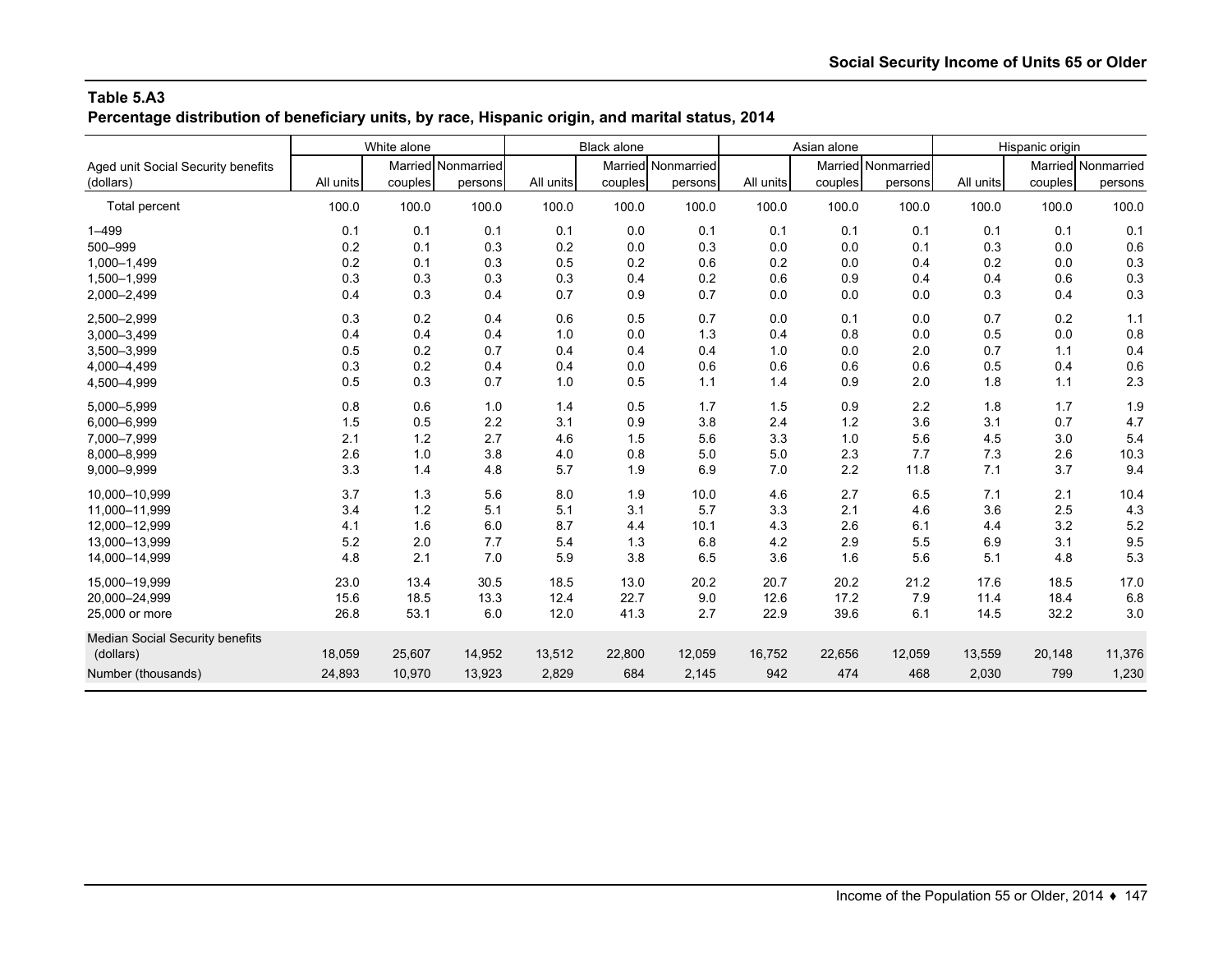## **Table 5.A4**

## **Percentage distribution of beneficiary units, by marital status and quintile of total money income, 2014**

| Aged unit Social Security benefits     |       |        | All units |        |        |        |        | Married couples |        |        |       |        | Nonmarried persons |        |        |
|----------------------------------------|-------|--------|-----------|--------|--------|--------|--------|-----------------|--------|--------|-------|--------|--------------------|--------|--------|
| (dollars)                              | First | Second | Third     | Fourth | Fifth  | First  | Second | Third           | Fourth | Fifth  | First | Second | <b>Third</b>       | Fourth | Fifth  |
| <b>Total percent</b>                   | 100.0 | 100.0  | 100.0     | 100.0  | 100.0  | 100.0  | 100.0  | 100.0           | 100.0  | 100.0  | 100.0 | 100.0  | 100.0              | 100.0  | 100.0  |
| $1 - 499$                              | 0.1   | 0.1    | 0.0       | 0.0    | 0.2    | 0.0    | 0.0    | 0.0             | 0.1    | 0.3    | 0.2   | 0.0    | 0.1                | 0.0    | 0.1    |
| 500-999                                | 0.8   | 0.2    | 0.0       | 0.0    | 0.1    | 0.1    | 0.0    | 0.0             | 0.0    | 0.3    | 1.4   | 0.3    | 0.1                | 0.0    | 0.0    |
| 1.000-1.499                            | 0.8   | 0.0    | 0.2       | 0.2    | 0.2    | 0.2    | 0.1    | 0.2             | 0.2    | 0.1    | 1.4   | 0.0    | 0.0                | 0.4    | 0.2    |
| 1,500-1,999                            | 0.9   | 0.0    | 0.1       | 0.2    | 0.3    | 0.4    | 0.2    | 0.3             | 0.2    | 0.4    | 1.4   | 0.1    | 0.0                | 0.0    | 0.2    |
| 2,000-2,499                            | 0.9   | 0.2    | 0.5       | 0.2    | 0.4    | 0.2    | 0.5    | 0.2             | 0.2    | 0.6    | 1.7   | 0.1    | 0.2                | 0.5    | 0.3    |
| 2,500-2,999                            | 1.2   | 0.2    | 0.1       | 0.1    | 0.3    | 0.3    | 0.0    | 0.1             | 0.2    | 0.4    | 1.8   | 0.3    | 0.2                | 0.2    | 0.2    |
| 3,000-3,499                            | 1.0   | 0.3    | 0.4       | 0.3    | 0.6    | 0.6    | 0.1    | 0.2             | 0.4    | 0.8    | 1.6   | 0.2    | 0.3                | 0.4    | 0.6    |
| 3,500-3,999                            | 1.5   | 0.2    | 0.3       | 0.2    | 0.5    | 0.3    | 0.1    | 0.2             | 0.1    | 0.3    | 2.4   | 0.1    | 0.5                | 0.4    | 0.6    |
| 4,000-4,499                            | 0.9   | 0.1    | 0.2       | 0.4    | 0.2    | 0.3    | 0.0    | 0.5             | 0.3    | 0.1    | 1.5   | 0.1    | 0.0                | 0.3    | 0.4    |
| 4,500-4,999                            | 2.5   | 0.2    | 0.2       | 0.1    | 0.3    | 0.7    | 0.1    | 0.2             | 0.3    | 0.3    | 4.0   | 0.3    | 0.2                | 0.3    | 0.2    |
| 5,000-5,999                            | 3.5   | 0.6    | 0.2       | 0.4    | 0.6    | 1.5    | 0.3    | 0.3             | 0.4    | 1.0    | 4.9   | 1.0    | 0.3                | 0.1    | 0.5    |
| 6,000-6,999                            | 6.8   | 0.9    | 0.5       | 0.7    | 0.5    | 1.3    | 0.4    | 0.2             | 0.5    | 0.2    | 11.4  | 1.0    | 1.0                | 0.7    | $1.2$  |
| 7,000-7,999                            | 8.0   | 1.4    | 1.5       | 0.7    | 1.3    | 2.2    | 0.8    | 0.2             | 1.4    | 1.6    | 13.8  | 1.2    | 1.4                | 1.9    | 1.0    |
| 8,000-8,999                            | 9.9   | 2.0    | 1.6       | 1.1    | 1.1    | 2.2    | 0.8    | 0.7             | 0.8    | 1.1    | 16.6  | 2.1    | 1.9                | 2.4    | 1.6    |
| 9,000-9,999                            | 12.1  | 2.6    | 2.2       | 1.8    | 1.4    | 2.9    | 1.2    | 0.9             | 2.0    | 0.7    | 19.3  | 3.4    | 2.3                | 3.1    | 2.5    |
| 10.000-10.999                          | 14.8  | 3.2    | 2.3       | 1.8    | 1.1    | 3.7    | 1.1    | 0.3             | 0.8    | 1.3    | 16.5  | 8.1    | 3.6                | 3.2    | 2.9    |
| 11.000-11.999                          | 12.4  | 2.3    | 2.4       | 1.5    | 1.2    | 2.3    | 1.5    | 0.9             | 1.0    | 1.2    | 0.0   | 15.8   | 2.4                | 3.3    | 2.0    |
| 12,000-12,999                          | 12.1  | 4.3    | 3.1       | 2.6    | 2.0    | 2.9    | 1.4    | 1.4             | 1.5    | 2.0    | 0.0   | 17.3   | 4.3                | 4.2    | 4.0    |
| 13,000-13,999                          | 9.3   | 8.4    | 3.8       | 2.8    | 1.9    | 3.9    | 1.3    | 1.3             | 2.4    | 1.2    | 0.1   | 18.7   | 5.2                | 6.2    | 3.9    |
| 14,000-14,999                          | 0.0   | 13.4   | 3.6       | 3.6    | 2.1    | 3.7    | 1.8    | 1.7             | 2.4    | 1.7    | 0.0   | 14.6   | 6.5                | 5.7    | 4.9    |
| 15,000-19,999                          | 0.2   | 45.0   | 24.4      | 20.6   | 14.8   | 25.5   | 8.8    | 12.4            | 11.0   | 11.9   | 0.1   | 15.3   | 51.8               | 35.3   | 33.1   |
| 20.000-24.999                          | 0.0   | 14.2   | 23.7      | 18.0   | 16.1   | 32.1   | 16.7   | 17.7            | 15.1   | 12.4   | 0.0   | 0.0    | 17.4               | 21.3   | 21.6   |
| 25,000 or more                         | 0.0   | 0.1    | 28.7      | 42.6   | 52.7   | 12.6   | 62.9   | 60.0            | 58.9   | 60.2   | 0.0   | 0.0    | 0.2                | 10.1   | 17.8   |
| <b>Median Social Security benefits</b> |       |        |           |        |        |        |        |                 |        |        |       |        |                    |        |        |
| (dollars)                              | 9,864 | 15,659 | 20,400    | 22,800 | 25,488 | 19,259 | 27,659 | 27,718          | 27,659 | 28,284 | 8,255 | 12,840 | 16,859             | 17,196 | 18,720 |
| Number (thousands)                     | 4,734 | 6,487  | 6,358     | 6,071  | 5,499  | 2,247  | 2,695  | 2,630           | 2,484  | 2,253  | 2,458 | 3,804  | 3,766              | 3,620  | 3,193  |

NOTE: Quintile limits are \$13,499, \$23,592, \$39,298, and \$72,129 for all units; \$27,538, \$44,424, \$67,621, and \$108,703 for married couples; and \$10,859, \$16,552, \$24,400, and \$41,151 for nonmarried persons.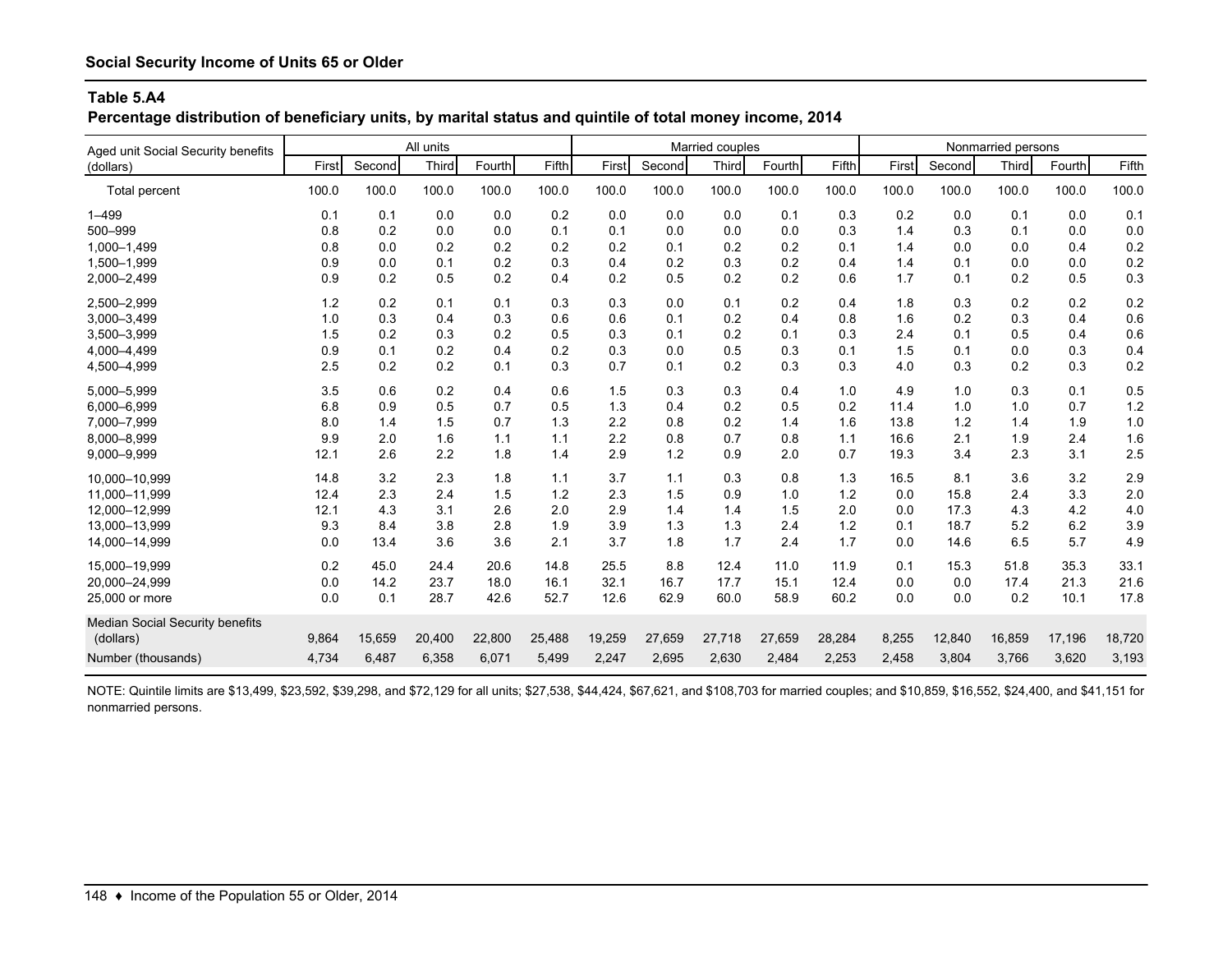## **Table 5.A5 Percentage distribution of Social Security beneficiary units, by proportion of aged unit income from Social Security and marital status, 2014**

|                                    |           |                      |                    |           |               |                    | Proportion of aged unit income from Social Security |                    |         |           |             |                    |
|------------------------------------|-----------|----------------------|--------------------|-----------|---------------|--------------------|-----------------------------------------------------|--------------------|---------|-----------|-------------|--------------------|
|                                    |           | Less than 50 percent |                    |           | 50-89 percent |                    |                                                     | 90-99 percent      |         |           | 100 percent |                    |
| Aged unit Social Security benefits |           |                      | Married Nonmarried |           |               | Married Nonmarried |                                                     | Married Nonmarried |         |           |             | Married Nonmarried |
| (dollars)                          | All units | couples              | persons            | All units | couples       | persons            | All units                                           | couples            | persons | All units | couples     | persons            |
| <b>Total percent</b>               | 100.0     | 100.0                | 100.0              | 100.0     | 100.0         | 100.0              | 100.0                                               | 100.0              | 100.0   | 100.0     | 100.0       | 100.0              |
| $1 - 499$                          | 0.2       | 0.1                  | 0.2                | 0.1       | 0.0           | 0.1                | 0.0                                                 | 0.0                | 0.0     | 0.0       | 0.0         | 0.0                |
| 500-999                            | 0.3       | 0.1                  | 0.4                | 0.0       | 0.0           | 0.1                | 0.0                                                 | 0.0                | 0.0     | 0.5       | 0.0         | 0.6                |
| 1,000-1,499                        | 0.5       | 0.3                  | 0.8                | 0.1       | 0.0           | 0.1                | 0.1                                                 | 0.0                | 0.1     | 0.1       | 0.0         | 0.1                |
| 1,500-1,999                        | 0.5       | 0.5                  | 0.5                | 0.1       | 0.0           | 0.1                | 0.3                                                 | 0.0                | 0.4     | 0.1       | 0.3         | 0.1                |
| 2,000-2,499                        | 0.7       | 0.6                  | 0.9                | 0.1       | 0.0           | 0.1                | 0.3                                                 | 0.0                | 0.4     | 0.3       | 0.1         | 0.4                |
| 2,500-2,999                        | 0.5       | 0.3                  | 0.8                | 0.0       | 0.0           | 0.1                | 0.4                                                 | 0.0                | 0.6     | 0.3       | 0.1         | 0.4                |
| 3,000-3,499                        | 1.0       | 0.8                  | 1.2                | 0.1       | 0.0           | 0.2                | 0.1                                                 | 0.0                | 0.2     | 0.3       | 0.0         | 0.4                |
| 3,500-3,999                        | 0.8       | 0.2                  | 1.5                | 0.3       | 0.0           | 0.5                | 0.3                                                 | 0.1                | 0.4     | 0.3       | 0.4         | 0.3                |
| 4,000-4,499                        | 0.5       | 0.4                  | 0.7                | 0.1       | 0.0           | 0.1                | 0.2                                                 | 0.0                | 0.3     | 0.3       | 0.1         | 0.4                |
| 4,500-4,999                        | 0.6       | 0.4                  | 0.9                | 0.3       | 0.0           | 0.5                | 0.5                                                 | 0.3                | 0.7     | 1.0       | 0.6         | 1.1                |
| 5,000-5,999                        | 1.1       | 0.9                  | 1.3                | 1.0       | 0.5           | 1.3                | 0.4                                                 | 0.4                | 0.5     | 1.0       | 0.4         | 1.2                |
| 6,000-6,999                        | 1.5       | 0.7                  | 2.4                | 1.3       | 0.1           | 2.1                | 1.5                                                 | 0.1                | 2.2     | 2.6       | 1.0         | 3.0                |
| 7,000-7,999                        | 2.6       | 1.9                  | 3.5                | 1.2       | 0.1           | 1.9                | 2.0                                                 | 0.5                | 2.8     | 3.8       | 1.1         | 4.6                |
| 8,000-8,999                        | 2.6       | 1.6                  | 3.9                | 2.2       | 0.5           | 3.5                | 2.6                                                 | 0.3                | 3.8     | 4.4       | 1.1         | 5.2                |
| 9,000-9,999                        | 3.4       | 2.2                  | 5.0                | 2.3       | 0.6           | 3.6                | 3.2                                                 | 1.0                | 4.3     | 6.5       | 1.0         | 7.9                |
| 10,000-10,999                      | 3.2       | 1.6                  | 5.3                | 3.2       | 0.7           | 4.9                | 4.3                                                 | 1.4                | 5.8     | 7.7       | 2.3         | 9.0                |
| 11,000-11,999                      | 2.8       | 1.8                  | 4.0                | 2.1       | 0.3           | 3.3                | 5.4                                                 | 1.2                | 7.6     | 6.0       | 1.8         | 7.1                |
| 12,000-12,999                      | 3.9       | 2.5                  | 5.7                | 3.7       | 0.9           | 5.6                | 4.0                                                 | 0.6                | 5.8     | 7.3       | 1.5         | 8.8                |
| 13,000-13,999                      | 3.9       | 2.4                  | 5.9                | 4.5       | 0.8           | 7.1                | 6.7                                                 | 2.5                | 8.9     | 7.5       | 2.3         | 8.8                |
| 14,000-14,999                      | 3.9       | 2.8                  | 5.3                | 5.1       | 1.2           | 7.8                | 5.7                                                 | 1.7                | 7.7     | 6.3       | 2.7         | 7.3                |
| 15,000-19,999                      | 21.6      | 15.6                 | 29.4               | 23.2      | 8.9           | 33.3               | 23.7                                                | 10.9               | 30.2    | 22.0      | 18.6        | 22.8               |
| 20,000-24,999                      | 15.2      | 17.2                 | 12.7               | 17.6      | 17.9          | 17.4               | 16.4                                                | 23.5               | 12.7    | 10.6      | 23.8        | 7.2                |
| 25,000 or more                     | 28.7      | 45.1                 | 7.4                | 31.6      | 67.4          | 6.4                | 21.9                                                | 55.6               | 4.5     | 11.0      | 40.5        | 3.3                |
| Median Social Security benefits    |           |                      |                    |           |               |                    |                                                     |                    |         |           |             |                    |
| (dollars)                          | 18,492    | 23,280               | 14,900             | 19,776    | 28,848        | 15,660             | 17,148                                              | 26,134             | 14,603  | 13,980    | 22,859      | 12,828             |
| Number (thousands)                 | 11,251    | 6,351                | 4,900              | 7,994     | 3,295         | 4,699              | 3,971                                               | 1,353              | 2,618   | 5,684     | 1,169       | 4,516              |

NOTE: Units with zero total income or with negative total income, earnings, or income from assets are excluded.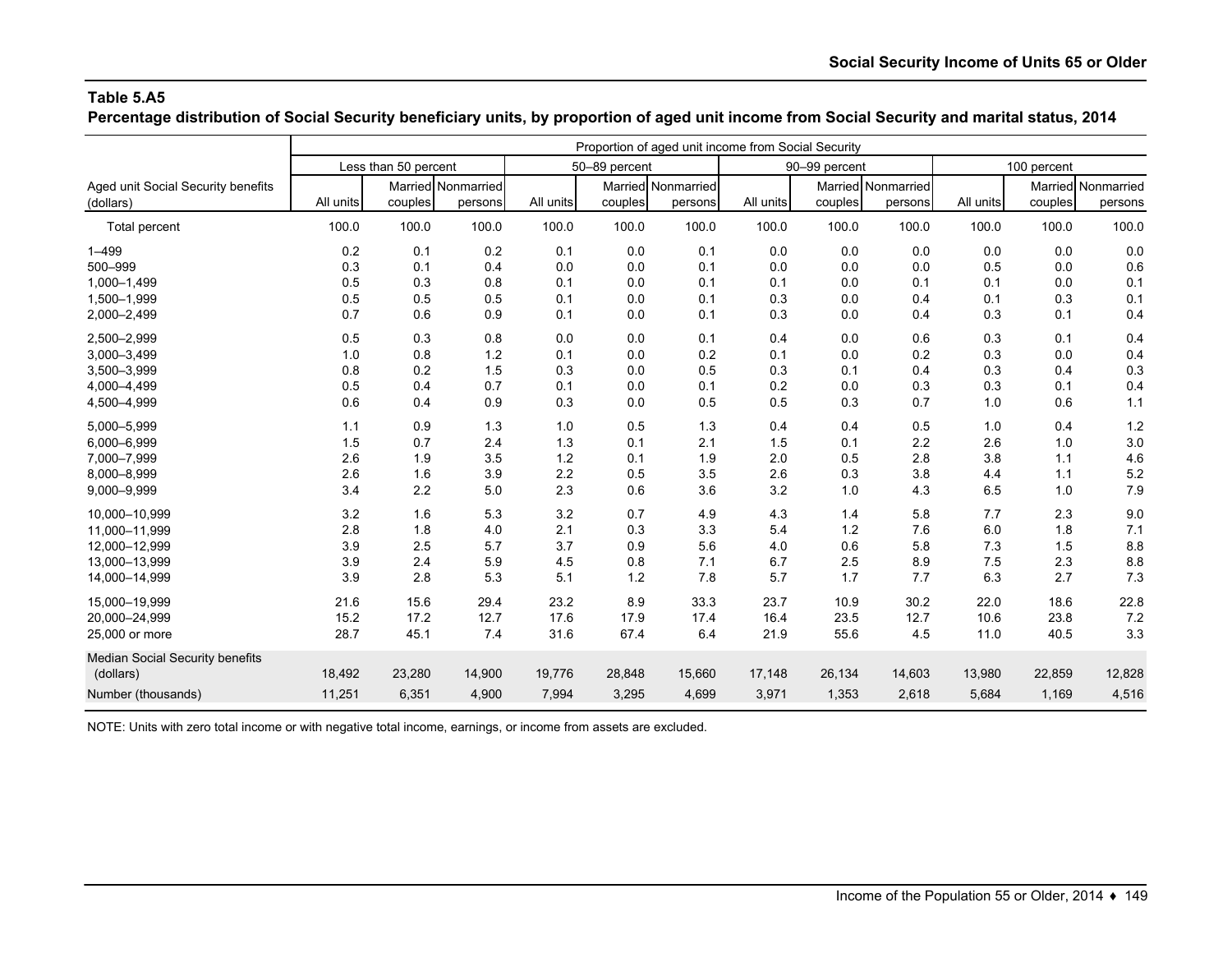## **Percentage distribution of persons in Social Security beneficiary families, by sex and age, 2014**

| Family Social Security benefits |           | All persons |             |           | Men       |             |           | Women     |             |
|---------------------------------|-----------|-------------|-------------|-----------|-----------|-------------|-----------|-----------|-------------|
| (dollars)                       | $55 - 61$ | $62 - 64$   | 65 or older | $55 - 61$ | $62 - 64$ | 65 or older | $55 - 61$ | $62 - 64$ | 65 or older |
| Total percent                   | 100.0     | 100.0       | 100.0       | 100.0     | 100.0     | 100.0       | 100.0     | 100.0     | 100.0       |
| $1 - 499$                       | 0.1       | 0.0         | 0.1         | 0.1       | 0.0       | 0.1         | 0.2       | 0.0       | 0.1         |
| 500-999                         | 0.6       | 0.6         | 0.1         | 0.4       | 0.8       | 0.1         | 0.8       | 0.4       | 0.2         |
| 1,000-1,499                     | 0.6       | 0.5         | 0.2         | 0.9       | 0.2       | 0.2         | 0.4       | 0.7       | 0.2         |
| 1,500-1,999                     | 0.6       | 1.3         | $0.2\,$     | 0.8       | 1.0       | 0.3         | 0.5       | 1.5       | 0.2         |
| 2,000-2,499                     | 0.5       | 1.2         | 0.4         | 0.4       | 0.9       | 0.4         | 0.6       | 1.4       | 0.3         |
| 2,500-2,999                     | 0.4       | 0.5         | 0.3         | 0.6       | 0.4       | 0.3         | 0.3       | 0.5       | 0.3         |
| 3,000-3,499                     | 0.9       | 1.0         | 0.4         | 0.7       | 1.1       | 0.5         | 1.1       | 0.9       | 0.3         |
| 3,500-3,999                     | 0.7       | 1.1         | 0.4         | 0.5       | 0.9       | 0.3         | 0.9       | 1.2       | 0.5         |
| 4,000-4,499                     | 0.7       | 0.6         | 0.3         | 0.8       | 0.6       | 0.3         | 0.6       | 0.6       | 0.3         |
| 4,500-4,999                     | 0.9       | 1.1         | 0.5         | 1.0       | 1.1       | 0.3         | 0.9       | 1.2       | 0.6         |
| 5,000-5,999                     | 1.3       | 1.6         | $0.9\,$     | 1.3       | 2.0       | 0.7         | 1.3       | 1.4       | 1.0         |
| 6,000-6,999                     | 2.7       | 2.7         | 1.4         | 3.2       | 2.8       | 0.9         | 2.4       | 2.6       | 1.7         |
| 7,000-7,999                     | 4.3       | 2.7         | 1.8         | 3.2       | 2.7       | 1.4         | 5.0       | 2.7       | 2.2         |
| 8,000-8,999                     | 5.7       | 3.9         | 2.3         | 5.7       | 5.1       | 1.5         | 5.7       | 3.1       | 2.9         |
| 9,000-9,999                     | 5.7       | 5.0         | 2.8         | 6.5       | 5.1       | 2.1         | 5.1       | 4.9       | 3.4         |
| 10,000-10,999                   | 6.5       | 5.3         | 3.3         | 6.5       | 6.4       | 2.5         | 6.5       | 4.6       | 4.0         |
| 11,000-11,999                   | 3.8       | 3.5         | 2.8         | 4.2       | 2.7       | 2.2         | 3.5       | 4.0       | 3.3         |
| 12,000-12,999                   | 5.4       | 5.2         | 3.6         | 6.1       | 5.7       | 2.8         | 5.0       | 4.9       | 4.2         |
| 13,000-13,999                   | 5.8       | 4.9         | 4.2         | 6.5       | 5.2       | 3.1         | 5.3       | 4.7       | 5.0         |
| 14,000-14,999                   | 4.0       | 4.1         | 3.9         | 3.9       | 5.0       | 3.4         | 4.0       | 3.4       | 4.4         |
| 15,000-19,999                   | 20.4      | 20.4        | 19.1        | 19.9      | 21.6      | 18.5        | 20.7      | 19.6      | 19.5        |
| 20,000-24,999                   | 12.6      | 12.2        | 15.7        | 10.7      | 11.4      | 17.7        | 13.8      | 12.8      | 14.1        |
| 25,000 or more                  | 15.9      | 20.7        | 35.3        | 16.0      | 17.4      | 40.5        | 15.8      | 23.0      | 31.2        |
| Median family Social Security   |           |             |             |           |           |             |           |           |             |
| benefits (dollars)              | 14,459    | 15,612      | 20,349      | 14,124    | 15,100    | 22,200      | 15,000    | 16,128    | 18,540      |
| Number (thousands)              | 6,527     | 5,121       | 39,572      | 2,627     | 2,157     | 17,495      | 3,899     | 2,964     | 22,076      |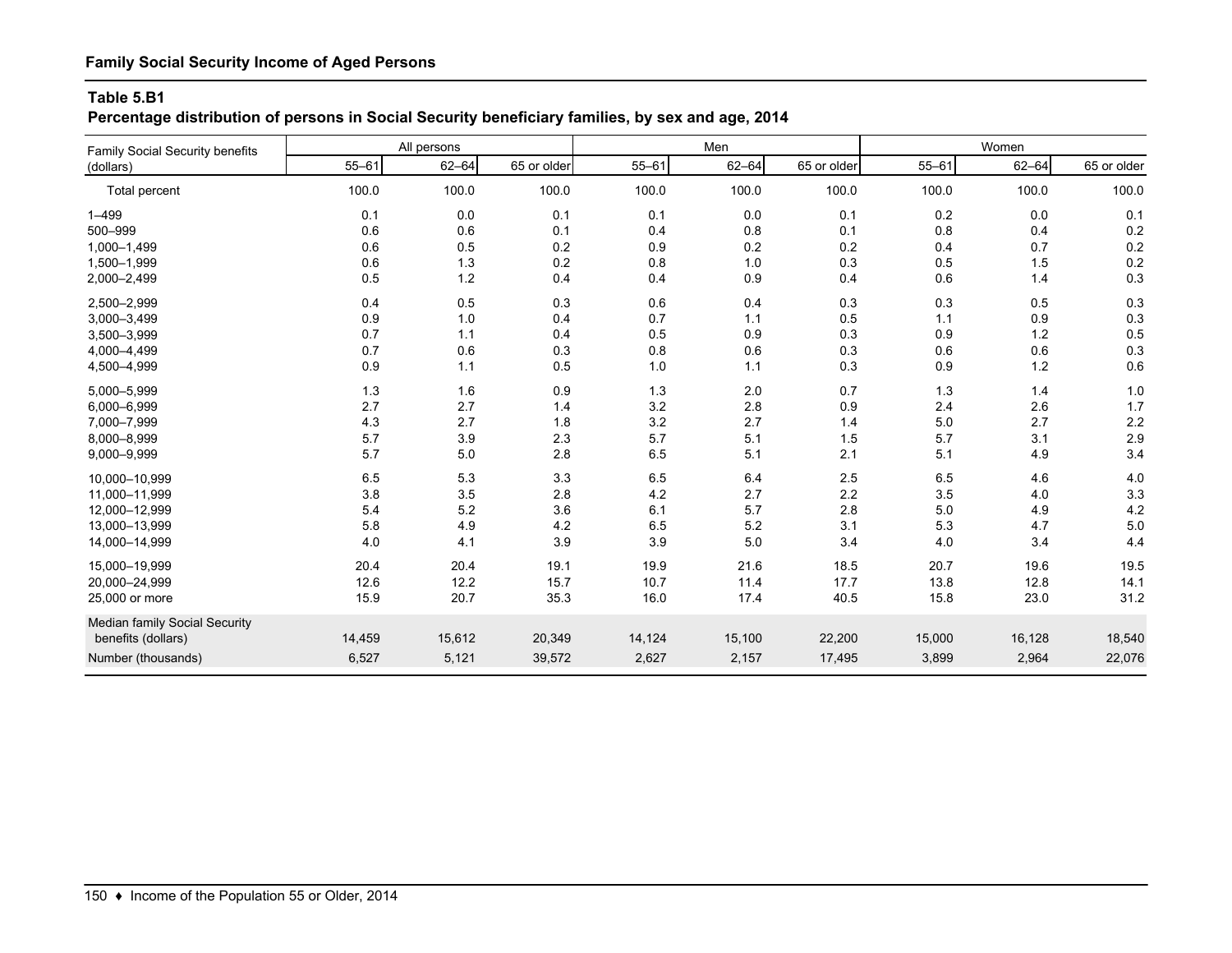**Percentage distribution of persons in Social Security beneficiary families, by sex and age, 2014**

| <b>Family Social Security benefits</b> |        | All persons |        |             |        | Men       |        |             |        | Women     |           |             |
|----------------------------------------|--------|-------------|--------|-------------|--------|-----------|--------|-------------|--------|-----------|-----------|-------------|
| (dollars)                              | 65-69  | $70 - 74$   | 75-79  | 80 or older | 65-69  | $70 - 74$ | 75-79  | 80 or older | 65-69  | $70 - 74$ | $75 - 79$ | 80 or older |
| <b>Total percent</b>                   | 100.0  | 100.0       | 100.0  | 100.0       | 100.0  | 100.0     | 100.0  | 100.0       | 100.0  | 100.0     | 100.0     | 100.0       |
| $1 - 499$                              | 0.1    | 0.0         | 0.1    | 0.0         | 0.1    | 0.0       | 0.2    | 0.1         | 0.1    | 0.0       | 0.1       | 0.0         |
| 500-999                                | 0.1    | 0.1         | 0.3    | 0.2         | 0.1    | 0.0       | 0.1    | 0.0         | 0.1    | 0.1       | 0.5       | 0.3         |
| 1,000-1,499                            | 0.4    | 0.3         | 0.2    | 0.1         | 0.4    | 0.2       | 0.2    | 0.1         | 0.3    | 0.3       | 0.3       | 0.0         |
| 1,500-1,999                            | 0.3    | 0.2         | 0.2    | 0.3         | 0.3    | 0.3       | 0.5    | 0.3         | 0.2    | 0.2       | 0.0       | 0.3         |
| 2,000-2,499                            | 0.4    | 0.2         | 0.3    | 0.5         | 0.6    | 0.2       | 0.3    | 0.3         | 0.2    | 0.2       | 0.3       | 0.6         |
| 2,500-2,999                            | 0.4    | 0.2         | 0.3    | 0.2         | 0.5    | 0.2       | 0.3    | 0.1         | 0.3    | 0.2       | 0.3       | 0.3         |
| 3,000-3,499                            | 0.5    | 0.3         | 0.2    | 0.4         | 0.8    | 0.5       | 0.2    | 0.2         | 0.3    | 0.2       | 0.2       | 0.5         |
| 3,500-3,999                            | 0.5    | 0.3         | 0.5    | 0.4         | 0.5    | 0.1       | 0.2    | 0.2         | 0.5    | 0.4       | 0.7       | 0.5         |
| 4,000-4,499                            | 0.5    | 0.3         | 0.2    | 0.2         | 0.3    | 0.3       | 0.2    | 0.3         | 0.6    | 0.4       | 0.1       | 0.2         |
| 4,500-4,999                            | 0.5    | 0.3         | 0.5    | 0.6         | 0.5    | 0.2       | 0.2    | 0.4         | 0.4    | 0.4       | 0.7       | 0.8         |
| 5,000-5,999                            | 1.0    | 0.7         | 0.9    | 0.7         | 0.9    | 0.6       | 0.8    | 0.5         | 1.1    | 0.9       | 1.1       | 0.8         |
| 6,000-6,999                            | 1.4    | 1.1         | 1.1    | 1.7         | 1.0    | 0.8       | 1.1    | 0.8         | 1.7    | 1.4       | 1.1       | 2.3         |
| 7,000-7,999                            | 2.0    | 1.7         | 1.4    | 2.1         | 1.8    | 1.2       | 1.1    | 1.3         | 2.2    | 2.1       | 1.7       | 2.6         |
| 8,000-8,999                            | 2.5    | 1.8         | 2.2    | 2.7         | 1.9    | 1.4       | 1.5    | $1.2$       | 2.9    | 2.1       | 2.7       | 3.7         |
| 9,000-9,999                            | 3.3    | 2.6         | 2.2    | 3.1         | 2.5    | 2.2       | 1.6    | 1.9         | 3.9    | 2.9       | 2.7       | 3.9         |
| 10,000-10,999                          | 3.5    | 2.7         | 3.4    | 3.6         | 3.2    | 1.5       | 2.5    | 2.4         | 3.8    | 3.7       | 4.1       | 4.4         |
| 11.000-11.999                          | 3.3    | 1.6         | 2.9    | 3.3         | 3.1    | 1.5       | 1.9    | 1.9         | 3.4    | 1.8       | 3.8       | 4.2         |
| 12,000-12,999                          | 3.4    | 3.1         | 3.1    | 4.6         | 3.4    | 2.6       | 2.0    | 2.7         | 3.5    | 3.5       | 4.1       | 5.8         |
| 13,000-13,999                          | 4.1    | 3.3         | 3.7    | 5.5         | 3.1    | 2.3       | 2.5    | 4.6         | 5.0    | 4.1       | 4.7       | 6.1         |
| 14,000-14,999                          | 3.6    | 3.6         | 4.0    | 4.7         | 3.7    | 3.4       | 3.4    | 3.0         | 3.5    | 3.8       | 4.6       | 5.7         |
| 15,000-19,999                          | 17.3   | 17.5        | 19.3   | 22.5        | 19.4   | 16.4      | 17.0   | 21.2        | 15.6   | 18.5      | 21.4      | 23.4        |
| 20.000-24.999                          | 15.1   | 16.1        | 16.0   | 15.6        | 16.8   | 17.7      | 17.7   | 18.8        | 13.7   | 14.8      | 14.5      | 13.6        |
| 25,000 or more                         | 36.0   | 41.9        | 36.9   | 26.7        | 35.3   | 46.5      | 44.7   | 37.5        | 36.6   | 38.0      | 30.1      | 19.8        |
| Median family Social Security          |        |             |        |             |        |           |        |             |        |           |           |             |
| benefits (dollars)                     | 20,400 | 22,128      | 20,730 | 18,059      | 20,448 | 24,000    | 23,459 | 21,600      | 20,026 | 20,651    | 18,108    | 16,116      |
| Number (thousands)                     | 12,384 | 10,023      | 7,215  | 9,950       | 5,680  | 4,596     | 3,321  | 3,898       | 6,704  | 5,426     | 3,893     | 6,053       |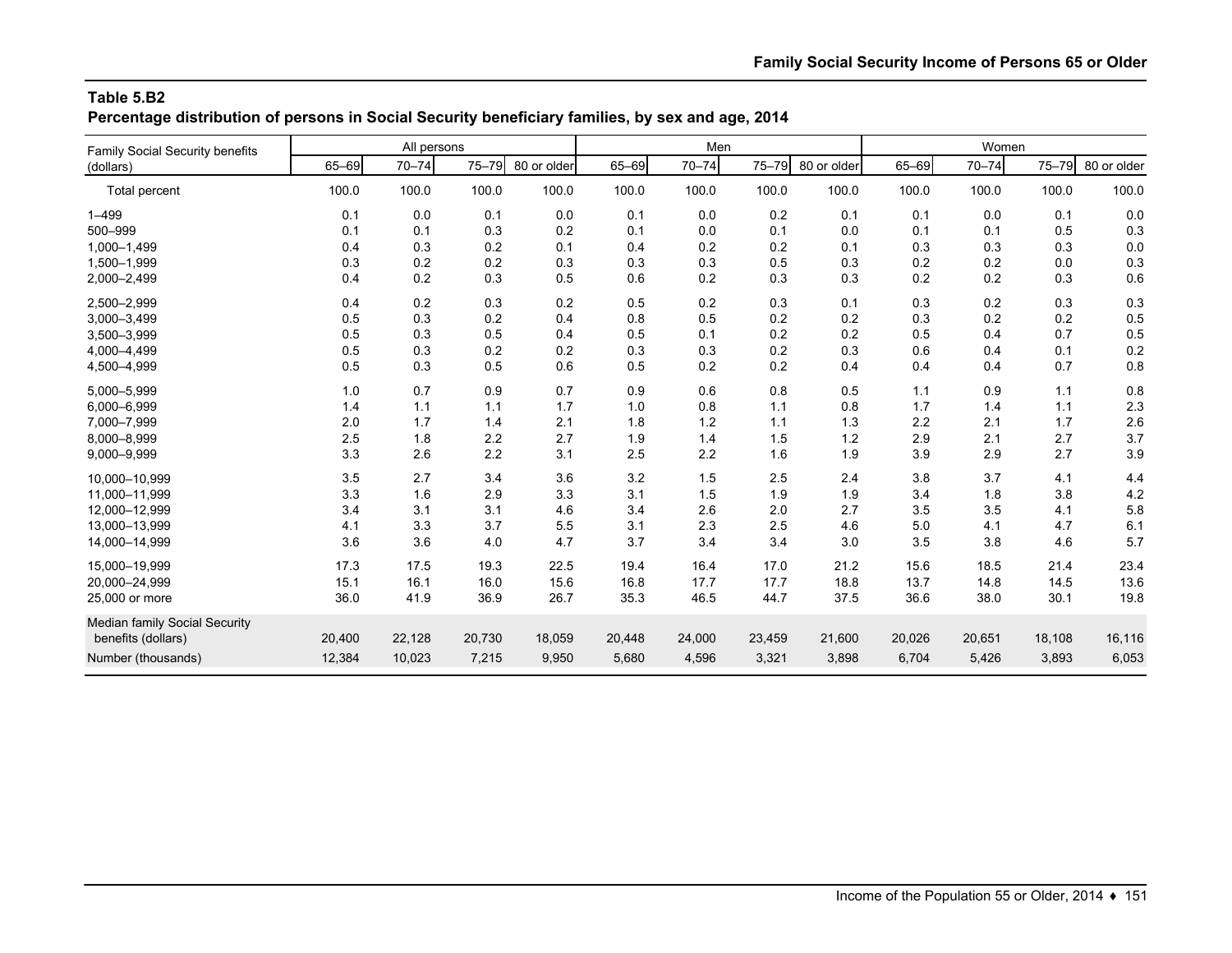**Percentage distribution of persons in Social Security beneficiary families, by sex and marital status, 2014**

|                                                     |         |        | All persons                   |        |                  |         |        | Men                    |        |                  |         |        | Women         |          |                  |
|-----------------------------------------------------|---------|--------|-------------------------------|--------|------------------|---------|--------|------------------------|--------|------------------|---------|--------|---------------|----------|------------------|
|                                                     |         |        | Nonmarried                    |        |                  |         |        | Nonmarried             |        |                  |         |        | Nonmarried    |          |                  |
| <b>Family Social Security benefits</b><br>(dollars) | Married |        | <b>Total Widowed Divorced</b> |        | Never<br>married | Married |        | Total Widowed Divorced |        | Never<br>married | Married |        | Total Widowed | Divorced | Never<br>married |
| Total percent                                       | 100.0   | 100.0  | 100.0                         | 100.0  | 100.0            | 100.0   | 100.0  | 100.0                  | 100.0  | 100.0            | 100.0   | 100.0  | 100.0         | 100.0    | 100.0            |
| $1 - 499$                                           | 0.1     | 0.1    | 0.1                           | 0.1    | 0.1              | 0.1     | 0.1    | 0.2                    | 0.0    | 0.0              | 0.0     | 0.1    | 0.1           | 0.1      | 0.2              |
| 500-999                                             | 0.1     | 0.3    | 0.3                           | 0.1    | 0.9              | 0.1     | 0.0    | 0.0                    | 0.1    | 0.0              | 0.1     | 0.4    | 0.3           | 0.1      | 1.7              |
| 1,000-1,499                                         | 0.2     | 0.3    | 0.2                           | 0.4    | 0.5              | 0.2     | 0.4    | 0.0                    | 0.4    | 1.0              | 0.1     | 0.3    | 0.3           | 0.4      | 0.0              |
| 1,500-1,999                                         | 0.2     | 0.3    | 0.2                           | 0.3    | 0.7              | 0.3     | 0.5    | 0.3                    | 0.2    | 1.5              | 0.2     | 0.2    | 0.2           | 0.4      | 0.0              |
| 2,000-2,499                                         | 0.3     | 0.4    | 0.4                           | 0.3    | 1.1              | 0.3     | 0.4    | 0.6                    | 0.2    | 0.4              | 0.2     | 0.4    | 0.4           | 0.3      | 1.7              |
| 2,500-2,999                                         | 0.2     | 0.5    | 0.4                           | 0.5    | 0.4              | 0.2     | 0.6    | 0.5                    | 0.6    | 0.9              | 0.1     | 0.4    | 0.4           | 0.4      | 0.0              |
| 3,000-3,499                                         | 0.3     | 0.5    | 0.4                           | 0.7    | 0.8              | 0.4     | 0.7    | 0.5                    | 1.0    | 0.5              | 0.2     | 0.5    | 0.4           | 0.5      | 0.9              |
| 3,500-3,999                                         | 0.2     | 0.7    | 0.5                           | 0.6    | 1.2              | 0.2     | 0.4    | 0.4                    | 0.2    | 1.5              | 0.2     | 0.8    | 0.6           | 1.0      | 0.8              |
| 4,000-4,499                                         | 0.2     | 0.4    | 0.3                           | 0.4    | 1.3              | 0.2     | 0.5    | 0.7                    | 0.0    | 1.0              | 0.3     | 0.4    | 0.1           | 0.6      | 1.6              |
| 4,500-4,999                                         | 0.3     | 0.7    | 0.6                           | 1.0    | 0.9              | 0.3     | 0.4    | 0.2                    | 0.8    | 0.0              | 0.3     | 0.9    | 0.6           | 1.1      | 1.6              |
| 5,000-5,999                                         | 0.7     | 1.1    | 1.0                           | 1.1    | 1.1              | 0.7     | 0.8    | 0.8                    | 1.0    | 0.6              | 0.7     | 1.2    | 1.1           | 1.2      | 1.6              |
| 6,000-6,999                                         | 0.6     | 2.4    | 2.0                           | 3.4    | 2.1              | 0.4     | 2.1    | 1.0                    | 3.8    | 1.3              | 0.8     | 2.5    | 2.3           | 3.1      | 2.8              |
| 7,000-7,999                                         | 1.0     | 2.9    | 2.8                           | 2.1    | 4.9              | 1.1     | 2.0    | 2.0                    | 1.2    | 3.9              | 0.9     | 3.3    | 3.1           | 2.7      | 5.7              |
| 8,000-8,999                                         | 1.1     | 3.9    | 3.6                           | 3.9    | 4.1              | 1.1     | 2.5    | 1.5                    | 2.5    | 4.0              | 1.1     | 4.5    | 4.1           | 4.8      | 4.3              |
| 9,000-9,999                                         | 1.4     | 4.8    | 4.0                           | 5.4    | 5.1              | 1.4     | 3.7    | 2.6                    | 4.3    | 4.5              | 1.2     | 5.3    | 4.4           | 6.2      | 5.6              |
| 10,000-10,999                                       | 1.4     | 5.9    | 5.3                           | 6.1    | 7.8              | 1.4     | 5.0    | 4.0                    | 4.9    | 7.7              | 1.4     | 6.3    | 5.6           | 6.9      | 7.9              |
| 11,000-11,999                                       | 1.3     | 4.8    | 4.6                           | 4.9    | 4.3              | 1.3     | 4.2    | 3.6                    | 4.6    | 4.5              | 1.2     | 5.1    | 4.9           | 5.1      | 4.2              |
| 12.000-12.999                                       | 1.7     | 6.1    | 5.6                           | 8.0    | 5.0              | 1.8     | 5.1    | 5.1                    | 5.3    | 5.4              | 1.5     | 6.6    | 5.7           | 9.9      | 4.7              |
| 13,000-13,999                                       | 1.9     | 7.1    | 7.3                           | 7.6    | 4.8              | 2.0     | 5.8    | 7.5                    | 4.5    | 4.0              | 1.9     | 7.7    | 7.3           | 9.7      | 5.4              |
| 14,000-14,999                                       | 2.0     | 6.5    | 6.6                           | 7.0    | 4.3              | 2.2     | 6.3    | 5.8                    | 8.7    | 2.7              | 1.8     | 6.5    | 6.9           | 5.9      | 5.7              |
| 15.000-19.999                                       | 12.5    | 27.8   | 30.7                          | 24.1   | 25.7             | 13.5    | 30.5   | 33.1                   | 29.4   | 27.7             | 11.2    | 26.6   | 30.0          | 20.5     | 24.0             |
| 20,000-24,999                                       | 17.5    | 13.3   | 14.0                          | 12.8   | 11.4             | 18.1    | 16.6   | 18.2                   | 15.7   | 13.8             | 16.7    | 11.8   | 12.8          | 11.0     | 9.4              |
| 25,000 or more                                      | 55.1    | 9.2    | 9.0                           | 9.1    | 11.6             | 52.9    | 11.4   | 11.6                   | 10.6   | 13.1             | 57.9    | 8.3    | 8.3           | 8.1      | 10.3             |
| Median family Social Security                       |         |        |                               |        |                  |         |        |                        |        |                  |         |        |               |          |                  |
| benefits (dollars)                                  | 26,304  | 15,000 | 15,600                        | 14,448 | 14,459           | 25,536  | 16,320 | 16,859                 | 15,792 | 15,659           | 26,730  | 14,459 | 15,208        | 13,272   | 13,860           |
| Number (thousands)                                  | 22,494  | 17,077 | 10,003                        | 4,591  | 1,595            | 12,293  | 5,202  | 2,224                  | 1,830  | 733              | 10,201  | 11,875 | 7,779         | 2,761    | 862              |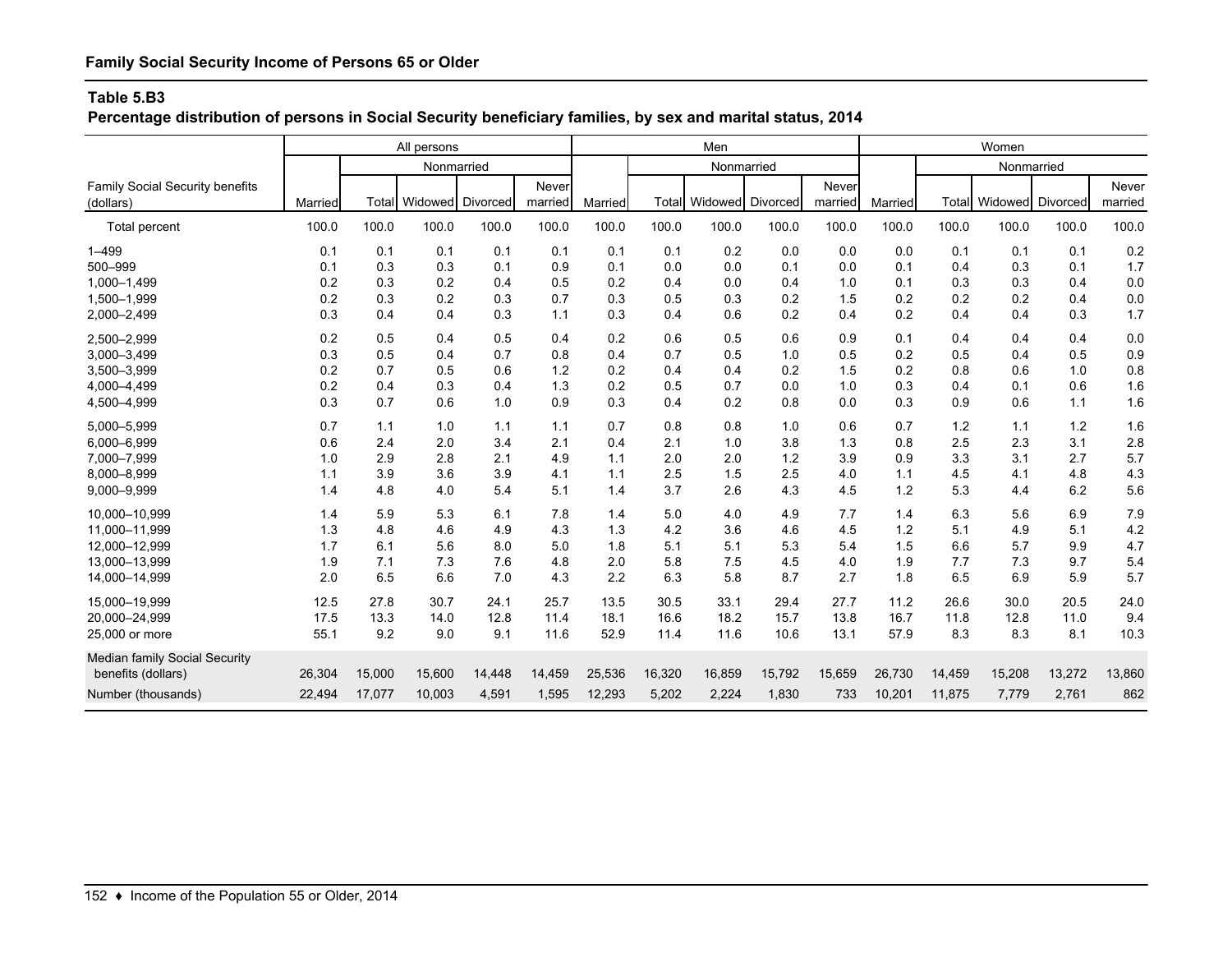**Percentage distribution of persons in Social Security beneficiary families, by race, Hispanic origin, and sex, 2014**

| Family Social Security benefits |             | White alone |        |             | <b>Black alone</b> |        |             | Asian alone |        |             | Hispanic origin |        |
|---------------------------------|-------------|-------------|--------|-------------|--------------------|--------|-------------|-------------|--------|-------------|-----------------|--------|
| (dollars)                       | All persons | Men         | Women  | All persons | Men                | Women  | All persons | Men         | Women  | All persons | Men             | Women  |
| Total percent                   | 100.0       | 100.0       | 100.0  | 100.0       | 100.0              | 100.0  | 100.0       | 100.0       | 100.0  | 100.0       | 100.0           | 100.0  |
| $1 - 499$                       | 0.1         | 0.1         | 0.0    | 0.1         | 0.0                | 0.1    | 0.1         | 0.1         | 0.1    | 0.1         | 0.2             | 0.0    |
| 500-999                         | 0.1         | 0.1         | 0.2    | 0.2         | 0.0                | 0.3    | 0.0         | 0.0         | 0.0    | 0.1         | 0.0             | 0.3    |
| 1,000-1,499                     | 0.2         | 0.2         | 0.2    | 0.5         | 0.4                | 0.5    | 0.1         | 0.0         | 0.3    | 0.1         | 0.2             | 0.1    |
| 1,500-1,999                     | 0.2         | 0.3         | 0.2    | 0.3         | 0.4                | 0.2    | 0.4         | 0.3         | 0.5    | 0.2         | 0.1             | 0.3    |
| 2,000-2,499                     | 0.3         | 0.4         | 0.3    | 0.6         | 0.7                | 0.6    | 0.0         | 0.0         | 0.0    | 0.3         | 0.4             | 0.3    |
| 2,500-2,999                     | 0.3         | 0.3         | 0.3    | 0.5         | 0.6                | 0.5    | 0.0         | 0.0         | 0.0    | 0.8         | 1.0             | 0.6    |
| 3,000-3,499                     | 0.4         | 0.4         | 0.3    | 0.9         | 0.8                | 0.9    | 0.0         | 0.1         | 0.0    | 0.4         | 0.1             | 0.6    |
| 3,500-3,999                     | 0.4         | 0.3         | 0.5    | 0.4         | 0.2                | 0.5    | 0.7         | 0.2         | 1.1    | 0.7         | 0.9             | 0.5    |
| 4,000-4,499                     | 0.3         | 0.2         | 0.3    | 0.6         | 0.5                | 0.7    | 0.4         | 0.4         | 0.4    | 0.5         | 0.3             | 0.6    |
| 4,500-4,999                     | 0.4         | 0.3         | 0.5    | 1.0         | 0.4                | 1.3    | 1.0         | 1.1         | 0.9    | 1.3         | 0.7             | 1.7    |
| 5,000-5,999                     | 0.8         | 0.6         | 0.9    | 1.2         | 1.2                | $1.2$  | 1.4         | 1.8         | 1.2    | 1.9         | 2.2             | 1.7    |
| 6,000-6,999                     | 1.2         | 0.8         | 1.5    | 2.6         | 1.6                | 3.3    | 1.8         | 2.3         | 1.3    | 2.4         | 1.4             | 3.2    |
| 7,000-7,999                     | 1.6         | $1.2$       | 2.0    | 3.8         | 3.1                | 4.2    | 2.2         | 1.7         | 2.6    | 3.8         | 3.3             | 4.3    |
| 8,000-8,999                     | 2.1         | 1.3         | 2.8    | 3.3         | 3.3                | 3.2    | 3.6         | 2.6         | 4.4    | 5.5         | 4.4             | 6.3    |
| 9,000-9,999                     | 2.5         | 1.8         | 3.0    | 4.8         | 4.1                | 5.3    | 6.2         | 4.1         | 7.9    | 5.6         | 5.0             | 6.0    |
| 10,000-10,999                   | 3.0         | 2.2         | 3.6    | 6.6         | 5.2                | 7.5    | 3.5         | 2.4         | 4.5    | 5.5         | 4.0             | 6.6    |
| 11,000-11,999                   | 2.7         | 2.0         | 3.2    | 4.2         | 3.5                | 4.7    | 2.9         | 3.7         | 2.1    | 2.9         | 2.9             | 3.0    |
| 12,000-12,999                   | 3.2         | 2.4         | 3.8    | 7.4         | 5.6                | 8.5    | 4.4         | 4.4         | 4.4    | 3.8         | 4.6             | 3.3    |
| 13.000-13.999                   | 4.2         | 3.1         | 5.1    | 4.8         | 4.1                | 5.3    | 3.6         | 3.1         | 4.0    | 4.9         | 4.3             | 5.4    |
| 14,000-14,999                   | 3.9         | 3.2         | 4.4    | 4.8         | 5.7                | 4.1    | 3.2         | 2.7         | 3.6    | 4.6         | 4.3             | 4.9    |
| 15,000-19,999                   | 19.2        | 18.6        | 19.8   | 16.6        | 17.1               | 16.3   | 20.2        | 19.8        | 20.5   | 17.8        | 18.6            | 17.2   |
| 20,000-24,999                   | 16.0        | 17.9        | 14.4   | 14.2        | 16.8               | 12.5   | 12.6        | 14.5        | 10.9   | 14.4        | 15.8            | 13.3   |
| 25,000 or more                  | 37.0        | 42.3        | 32.7   | 20.7        | 24.5               | 18.2   | 31.6        | 34.5        | 29.2   | 22.1        | 25.2            | 19.8   |
| Median family Social Security   |             |             |        |             |                    |        |             |             |        |             |                 |        |
| benefits (dollars)              | 20,712      | 22,836      | 19,212 | 15,408      | 16,872             | 14,400 | 18,059      | 19,452      | 17,400 | 16,020      | 17,292          | 15,086 |
| Number (thousands)              | 34,158      | 15,238      | 18,920 | 3,386       | 1,340              | 2,046  | 1,396       | 634         | 762    | 2,721       | 1,184           | 1,537  |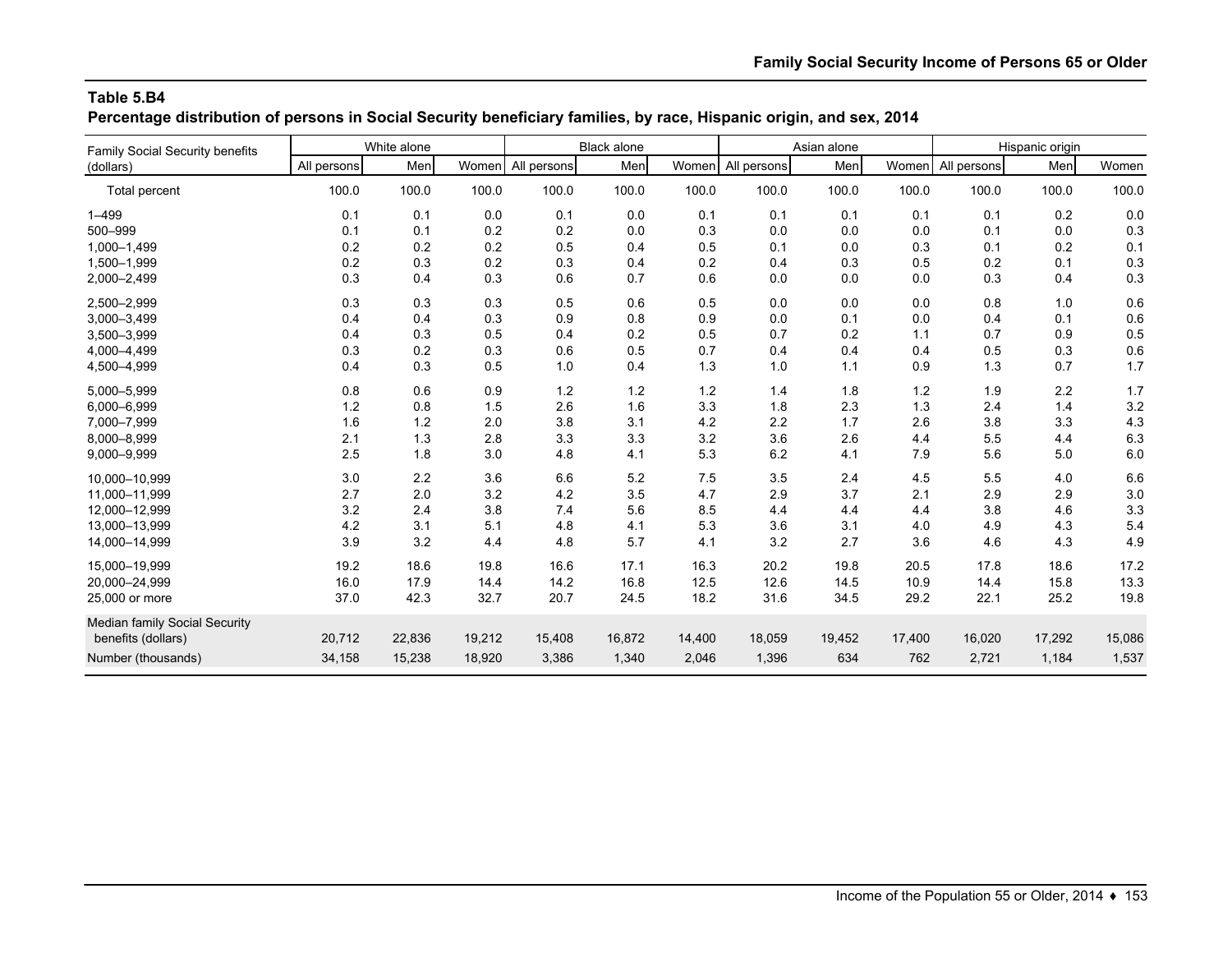**Percentage distribution of persons in Social Security beneficiary families, by quintile of per-capita total family money income, 2014**

| Family Social Security benefits (dollars)        | Total  | First  | Second                              | Third  | Fourth | Fifth  |
|--------------------------------------------------|--------|--------|-------------------------------------|--------|--------|--------|
|                                                  |        |        | All persons in beneficiary families |        |        |        |
| Total percent                                    | 100.0  | 100.0  | 100.0                               | 100.0  | 100.0  | 100.0  |
| $1 - 499$                                        | 0.1    | 0.1    | 0.0                                 | 0.1    | 0.1    | 0.1    |
| 500-999                                          | 0.1    | 0.6    | 0.1                                 | 0.0    | 0.0    | 0.1    |
| 1,000-1,499                                      | 0.2    | 0.6    | 0.0                                 | 0.2    | 0.3    | 0.2    |
| 1,500-1,999                                      | 0.2    | 0.5    | 0.1                                 | 0.1    | 0.2    | 0.3    |
| 2,000-2,499                                      | 0.4    | 0.6    | 0.3                                 | 0.3    | 0.2    | 0.4    |
| 2,500-2,999                                      | 0.3    | 0.8    | 0.1                                 | 0.1    | 0.1    | 0.4    |
| 3,000-3,499                                      | 0.4    | 0.9    | 0.2                                 | 0.2    | 0.3    | 0.4    |
| 3,500-3,999                                      | 0.4    | 0.9    | 0.2                                 | 0.3    | 0.3    | 0.4    |
| 4,000-4,499                                      | 0.3    | 0.7    | 0.1                                 | 0.2    | 0.4    | 0.3    |
| 4,500-4,999                                      | 0.5    | 1.4    | 0.3                                 | 0.3    | 0.2    | 0.3    |
| 5,000-5,999                                      | 0.9    | 2.3    | 0.8                                 | 0.4    | 0.3    | 0.8    |
| 6,000-6,999                                      | 1.4    | 4.2    | 0.9                                 | 0.8    | 0.7    | 0.6    |
| 7,000-7,999                                      | 1.8    | 5.0    | 1.1                                 | 0.9    | 1.5    | 1.2    |
| 8,000-8,999                                      | 2.3    | 6.7    | 1.2                                 | 1.5    | 1.6    | $1.2$  |
| 9,000-9,999                                      | 2.8    | 7.4    | 1.9                                 | 2.2    | 2.1    | 1.3    |
| 10,000-10,999                                    | 3.3    | 9.3    | 2.4                                 | 2.0    | 1.7    | 2.1    |
| 11,000-11,999                                    | 2.8    | 7.3    | 2.3                                 | 1.9    | 1.5    | 1.5    |
| 12,000-12,999                                    | 3.6    | 6.2    | 4.2                                 | 2.6    | 2.7    | 2.5    |
| 13,000-13,999                                    | 4.2    | 3.5    | 8.1                                 | 3.1    | 3.7    | 2.0    |
| 14,000-14,999                                    | 3.9    | 3.3    | 6.8                                 | 3.6    | 3.0    | 2.6    |
| 15,000-19,999                                    | 19.1   | 17.2   | 22.2                                | 19.5   | 18.2   | 17.7   |
| 20,000-24,999                                    | 15.7   | 16.3   | 11.7                                | 20.0   | 16.2   | 14.2   |
| 25,000 or more                                   | 35.3   | 4.2    | 34.8                                | 39.7   | 44.7   | 49.5   |
| Median family Social Security benefits (dollars) | 20,349 | 12,000 | 18,600                              | 21,780 | 22,918 | 24,600 |
| Number (thousands)                               | 39,572 | 6,920  | 8,544                               | 8,433  | 8,161  | 7,513  |
|                                                  |        |        |                                     |        |        |        |

NOTE: Per-capita family total money income quintile limits are \$12,492, \$19,245, \$29,027, and \$47,129.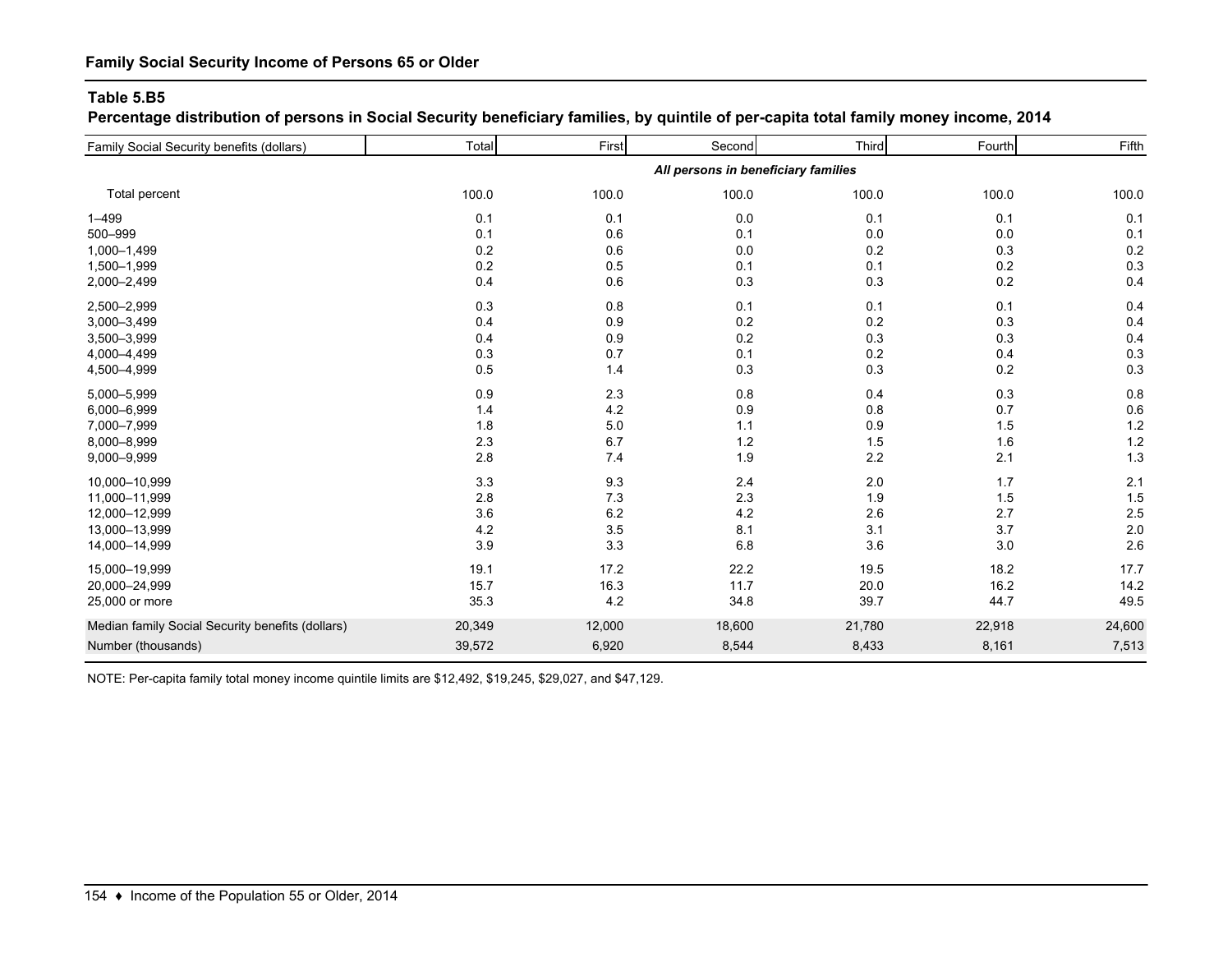**Percentage distribution of persons in Social Security beneficiary families, by number of persons in family and quintile of per-capita total family money income, 2014**

| Family Social Security benefits (dollars)        | Total   | First | Second                                   | Third   | Fourth | Fifth  |
|--------------------------------------------------|---------|-------|------------------------------------------|---------|--------|--------|
|                                                  |         |       | Persons in 1-person beneficiary families |         |        |        |
| Total percent                                    | 100.0   | 100.0 | 100.0                                    | 100.0   | 100.0  | 100.0  |
| $1 - 499$                                        | 0.1     | 0.2   | 0.1                                      | 0.1     | 0.1    | 0.0    |
| 500-999                                          | 0.3     | 1.2   | 0.1                                      | 0.1     | 0.0    | 0.0    |
| 1,000-1,499                                      | 0.4     | 1.1   | 0.0                                      | 0.2     | 0.3    | 0.2    |
| 1,500-1,999                                      | 0.1     | 0.3   | 0.1                                      | $0.0\,$ | 0.0    | 0.2    |
| 2,000-2,499                                      | 0.5     | 1.5   | 0.2                                      | 0.2     | 0.4    | 0.4    |
| 2,500-2,999                                      | 0.4     | 1.7   | 0.2                                      | $0.0\,$ | 0.0    | 0.4    |
| 3,000-3,499                                      | 0.5     | 1.0   | 0.3                                      | 0.3     | 0.4    | 0.6    |
| 3,500-3,999                                      | 0.7     | 1.7   | 0.2                                      | 0.4     | 0.4    | 0.7    |
| 4,000-4,499                                      | 0.4     | 1.1   | 0.0                                      | 0.2     | 0.2    | 0.4    |
| 4,500-4,999                                      | 0.7     | 2.5   | 0.2                                      | 0.4     | 0.1    | 0.2    |
| 5,000-5,999                                      | 1.0     | 3.3   | 0.7                                      | 0.2     | 0.2    | 0.6    |
| 6,000-6,999                                      | 2.5     | 8.2   | 1.3                                      | $1.2$   | 0.9    | 1.3    |
| 7,000-7,999                                      | 2.6     | 8.2   | 1.2                                      | 1.4     | 1.6    | 0.9    |
| 8,000-8,999                                      | 4.1     | 12.8  | 1.9                                      | 2.3     | 2.3    | 1.1    |
| 9,000-9,999                                      | 4.8     | 13.2  | 2.8                                      | 3.2     | 2.5    | 2.2    |
| 10,000-10,999                                    | $6.2\,$ | 17.1  | 4.2                                      | 4.0     | 3.5    | 2.4    |
| 11,000-11,999                                    | 5.2     | 14.5  | 4.0                                      | 2.8     | 2.4    | 2.1    |
| 12,000-12,999                                    | 6.0     | 10.2  | 7.8                                      | 4.1     | 3.8    | 3.5    |
| 13,000-13,999                                    | 7.4     | 0.1   | 19.1                                     | 5.0     | 6.4    | 2.9    |
| 14,000-14,999                                    | 6.8     | 0.0   | 15.3                                     | 6.4     | 5.2    | 4.8    |
| 15,000-19,999                                    | 29.8    | 0.1   | 40.1                                     | 35.8    | 37.8   | 33.0   |
| 20,000-24,999                                    | 13.6    | 0.0   | 0.0                                      | 26.5    | 23.4   | 22.4   |
| 25,000 or more                                   | 5.8     | 0.0   | 0.0                                      | $5.0\,$ | 8.2    | 19.5   |
| Median family Social Security benefits (dollars) | 14,868  | 9,552 | 14,400                                   | 16,956  | 17,640 | 19,200 |
| Number (thousands)                               | 12,739  | 2,472 | 3,121                                    | 2,748   | 2,219  | 2,179  |

(Continued)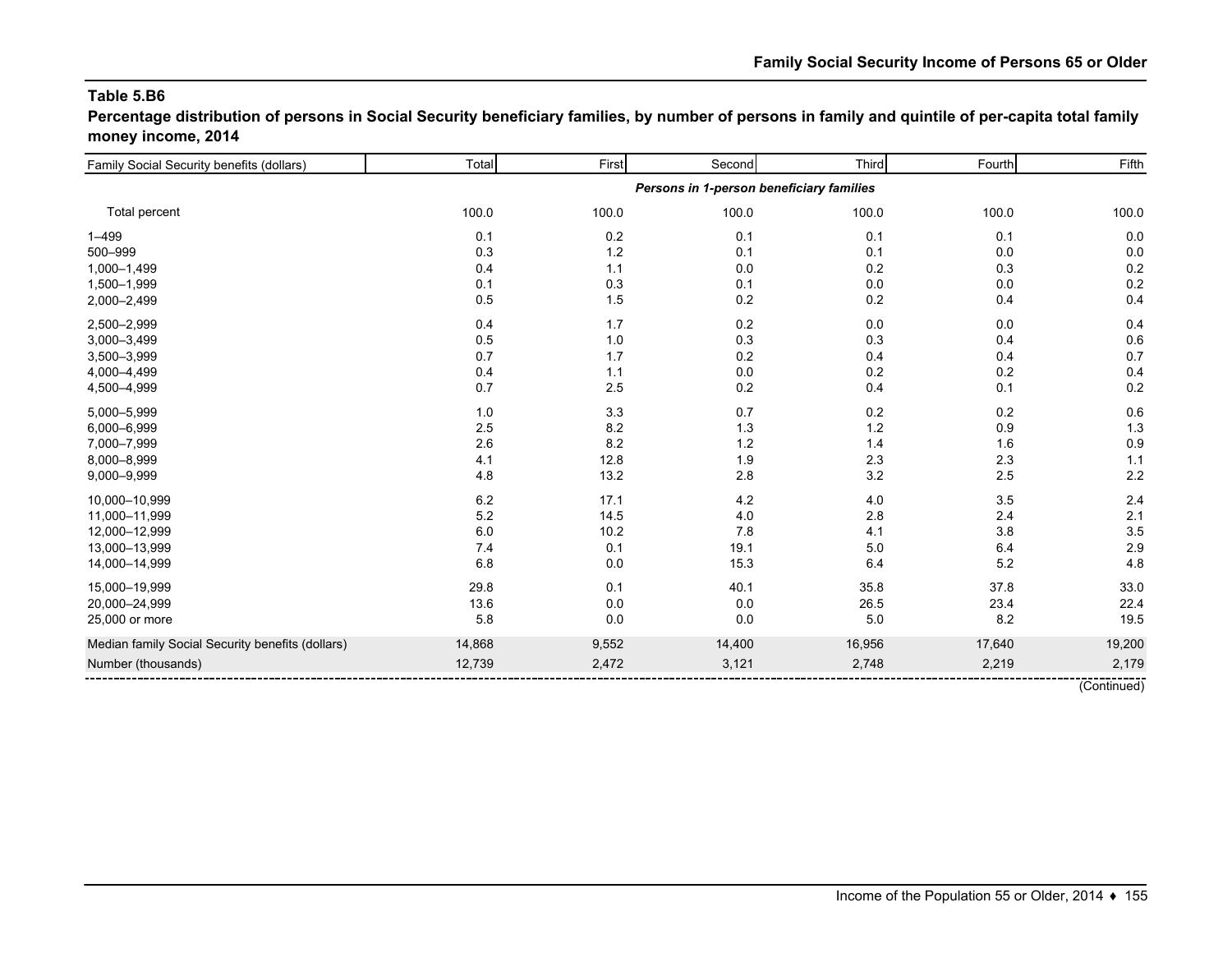**Percentage distribution of persons in Social Security beneficiary families, by number of persons in family and quintile of per-capita total family money income, 2014—***Continued*

| Family Social Security benefits (dollars)        | Total   | First  | Second                                   | Third   | Fourth | Fifth  |
|--------------------------------------------------|---------|--------|------------------------------------------|---------|--------|--------|
|                                                  |         |        | Persons in 2-person beneficiary families |         |        |        |
| Total percent                                    | 100.0   | 100.0  | 100.0                                    | 100.0   | 100.0  | 100.0  |
| $1 - 499$                                        | 0.0     | 0.0    | 0.0                                      | 0.0     | 0.1    | 0.0    |
| 500-999                                          | 0.1     | 0.2    | 0.1                                      | 0.0     | 0.0    | 0.2    |
| 1,000-1,499                                      | 0.1     | 0.2    | 0.0                                      | 0.1     | 0.3    | 0.1    |
| 1,500-1,999                                      | 0.3     | 0.7    | 0.1                                      | $0.2\,$ | 0.2    | 0.3    |
| 2,000-2,499                                      | 0.3     | 0.2    | 0.3                                      | 0.3     | 0.2    | 0.4    |
| 2,500-2,999                                      | 0.2     | 0.3    | 0.1                                      | $0.2\,$ | 0.1    | 0.5    |
| 3,000-3,499                                      | 0.3     | 0.9    | 0.2                                      | 0.1     | 0.3    | 0.3    |
| 3,500-3,999                                      | 0.2     | 0.3    | 0.0                                      | 0.1     | 0.1    | 0.4    |
| 4,000-4,499                                      | 0.3     | 0.2    | 0.0                                      | $0.2\,$ | 0.6    | 0.3    |
| 4,500-4,999                                      | $0.3\,$ | 0.7    | 0.1                                      | 0.2     | 0.2    | 0.2    |
| 5,000-5,999                                      | 0.8     | 2.4    | 0.6                                      | 0.4     | 0.3    | 0.8    |
| 6,000-6,999                                      | 0.7     | 2.1    | 0.7                                      | 0.4     | 0.6    | 0.4    |
| 7,000-7,999                                      | $1.2$   | 2.7    | 0.8                                      | 0.3     | 1.4    | 1.2    |
| 8,000-8,999                                      | 1.3     | 3.0    | 0.6                                      | 1.0     | 1.3    | 1.3    |
| 9,000-9,999                                      | 1.5     | 3.3    | 0.9                                      | $1.2$   | 1.8    | 0.8    |
| 10,000-10,999                                    | 1.7     | 5.2    | 1.0                                      | 0.9     | 0.7    | 1.7    |
| 11,000-11,999                                    | 1.5     | 3.2    | 1.1                                      | 1.4     | 0.9    | 1.3    |
| 12,000-12,999                                    | 2.1     | 4.2    | 1.7                                      | 1.4     | 1.7    | 1.9    |
| 13,000-13,999                                    | 2.3     | 5.4    | 1.4                                      | 1.7     | 2.6    | 1.5    |
| 14,000-14,999                                    | 2.4     | 5.0    | 1.6                                      | 2.3     | 2.1    | 1.6    |
| 15,000-19,999                                    | 13.0    | 28.9   | 10.3                                     | 10.1    | 9.5    | 11.3   |
| 20,000-24,999                                    | 17.4    | 30.5   | 20.1                                     | 16.7    | 14.0   | 10.3   |
| 25,000 or more                                   | 52.1    | 0.5    | 58.5                                     | 60.8    | 61.0   | 63.2   |
| Median family Social Security benefits (dollars) | 25,318  | 16,740 | 25,824                                   | 27,744  | 28,116 | 29,300 |
| Number (thousands)                               | 21,382  | 3,118  | 4,277                                    | 4,520   | 4,794  | 4,674  |

(Continued)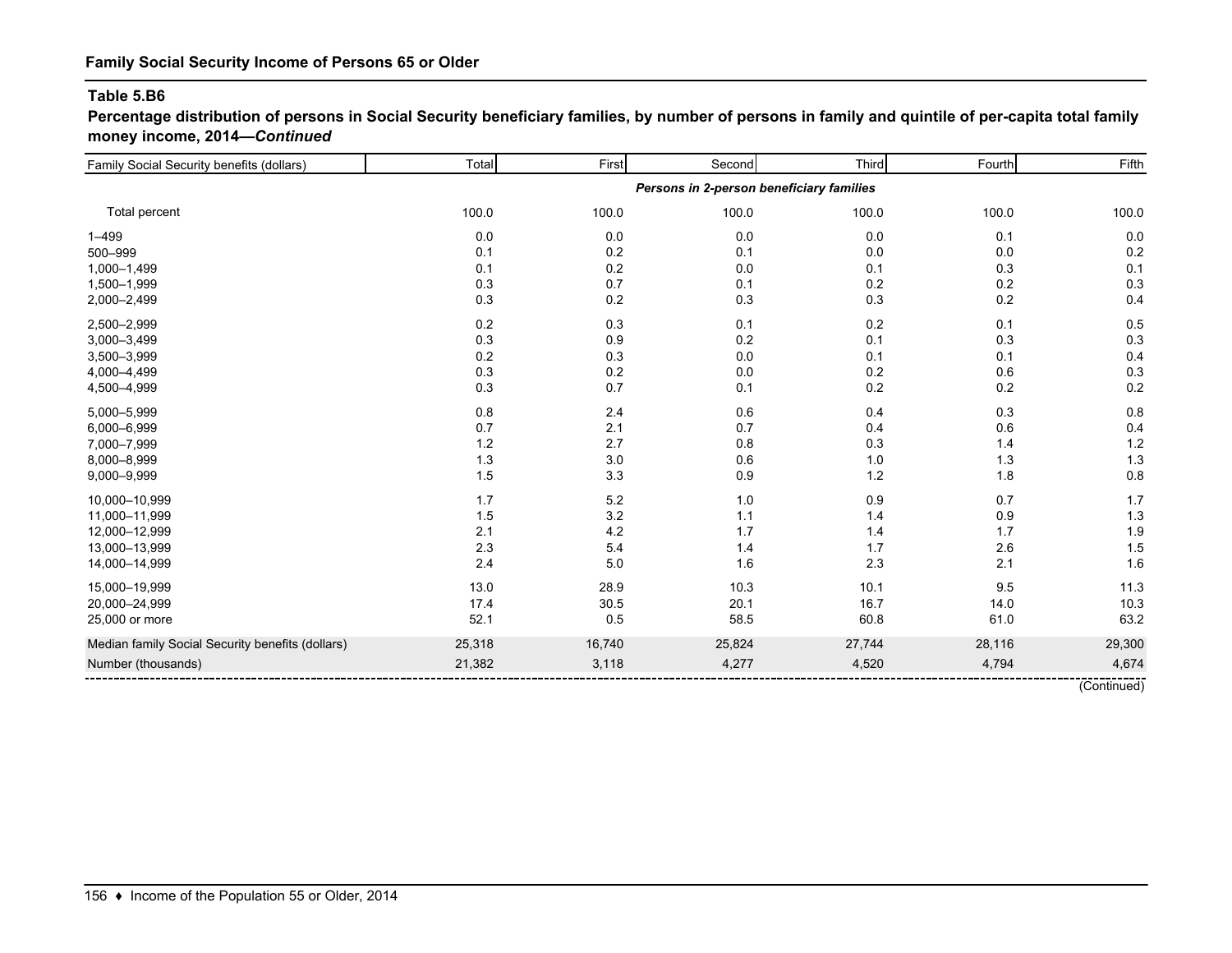**Percentage distribution of persons in Social Security beneficiary families, by number of persons in family and quintile of per-capita total family money income, 2014—***Continued*

| Family Social Security benefits (dollars)        | Total                            | First  | Second | Third   | Fourth | Fifth  |  |  |  |
|--------------------------------------------------|----------------------------------|--------|--------|---------|--------|--------|--|--|--|
|                                                  | Persons in families of 3 or more |        |        |         |        |        |  |  |  |
| Total percent                                    | 100.0                            | 100.0  | 100.0  | 100.0   | 100.0  | 100.0  |  |  |  |
| $1 - 499$                                        | 0.1                              | 0.1    | 0.0    | 0.1     | 0.2    | 0.5    |  |  |  |
| 500-999                                          | 0.1                              | 0.4    | 0.0    | 0.0     | 0.0    | 0.3    |  |  |  |
| 1,000-1,499                                      | 0.4                              | 0.5    | 0.3    | 0.2     | 0.5    | 0.4    |  |  |  |
| 1,500-1,999                                      | 0.4                              | 0.3    | 0.0    | 0.1     | 0.7    | 1.1    |  |  |  |
| 2,000-2,499                                      | 0.2                              | 0.1    | 0.4    | 0.3     | 0.2    | 0.0    |  |  |  |
| 2,500-2,999                                      | 0.2                              | 0.4    | 0.3    | 0.0     | 0.3    | 0.0    |  |  |  |
| 3,000-3,499                                      | 0.3                              | 0.6    | 0.0    | 0.2     | 0.1    | 0.9    |  |  |  |
| 3,500-3,999                                      | 0.6                              | 0.8    | 0.8    | 0.7     | 0.5    | 0.0    |  |  |  |
| 4,000-4,499                                      | 0.4                              | 1.2    | 0.5    | 0.0     | 0.0    | 0.0    |  |  |  |
| 4,500-4,999                                      | 0.8                              | 0.9    | 1.0    | $0.9\,$ | 0.2    | $1.2$  |  |  |  |
| 5,000-5,999                                      | 0.8                              | 0.4    | 1.6    | 0.8     | 0.5    | 1.0    |  |  |  |
| 6,000-6,999                                      | 1.1                              | 1.9    | 0.7    | 1.4     | 0.7    | 0.7    |  |  |  |
| 7,000-7,999                                      | 2.5                              | 4.5    | 2.0    | 2.1     | 1.6    | 1.9    |  |  |  |
| 8,000-8,999                                      | 2.0                              | 3.9    | 1.8    | 1.3     | 1.5    | 0.8    |  |  |  |
| 9,000-9,999                                      | 3.8                              | 6.4    | 3.0    | 3.6     | 3.1    | 1.3    |  |  |  |
| 10,000-10,999                                    | 3.0                              | 4.6    | 3.0    | 1.5     | 2.0    | 4.0    |  |  |  |
| 11,000-11,999                                    | 2.4                              | 3.7    | 2.2    | 1.9     | 2.3    | 1.1    |  |  |  |
| 12,000-12,999                                    | 3.8                              | 3.5    | 3.8    | 3.9     | 4.6    | 3.0    |  |  |  |
| 13,000-13,999                                    | 3.8                              | 5.1    | 3.6    | 4.1     | 3.0    | 2.8    |  |  |  |
| 14,000-14,999                                    | 3.3                              | 5.3    | 3.3    | 2.2     | 2.8    | 1.8    |  |  |  |
| 15,000-19,999                                    | 17.7                             | 21.4   | 17.8   | 17.8    | 16.4   | 12.4   |  |  |  |
| 20,000-24,999                                    | 13.7                             | 13.3   | 12.3   | 17.3    | 11.5   | 14.2   |  |  |  |
| 25,000 or more                                   | 38.4                             | 20.7   | 41.6   | 39.7    | 47.2   | 50.7   |  |  |  |
| Median family Social Security benefits (dollars) | 20,638                           | 16,355 | 22,152 | 21,456  | 24,000 | 25,044 |  |  |  |
| Number (thousands)                               | 5,451                            | 1,331  | 1,147  | 1,165   | 1,148  | 661    |  |  |  |
|                                                  |                                  |        |        |         |        |        |  |  |  |

NOTE: Per-capita family total money income quintile limits are \$12,492, \$19,245, \$29,027, and \$47,129.